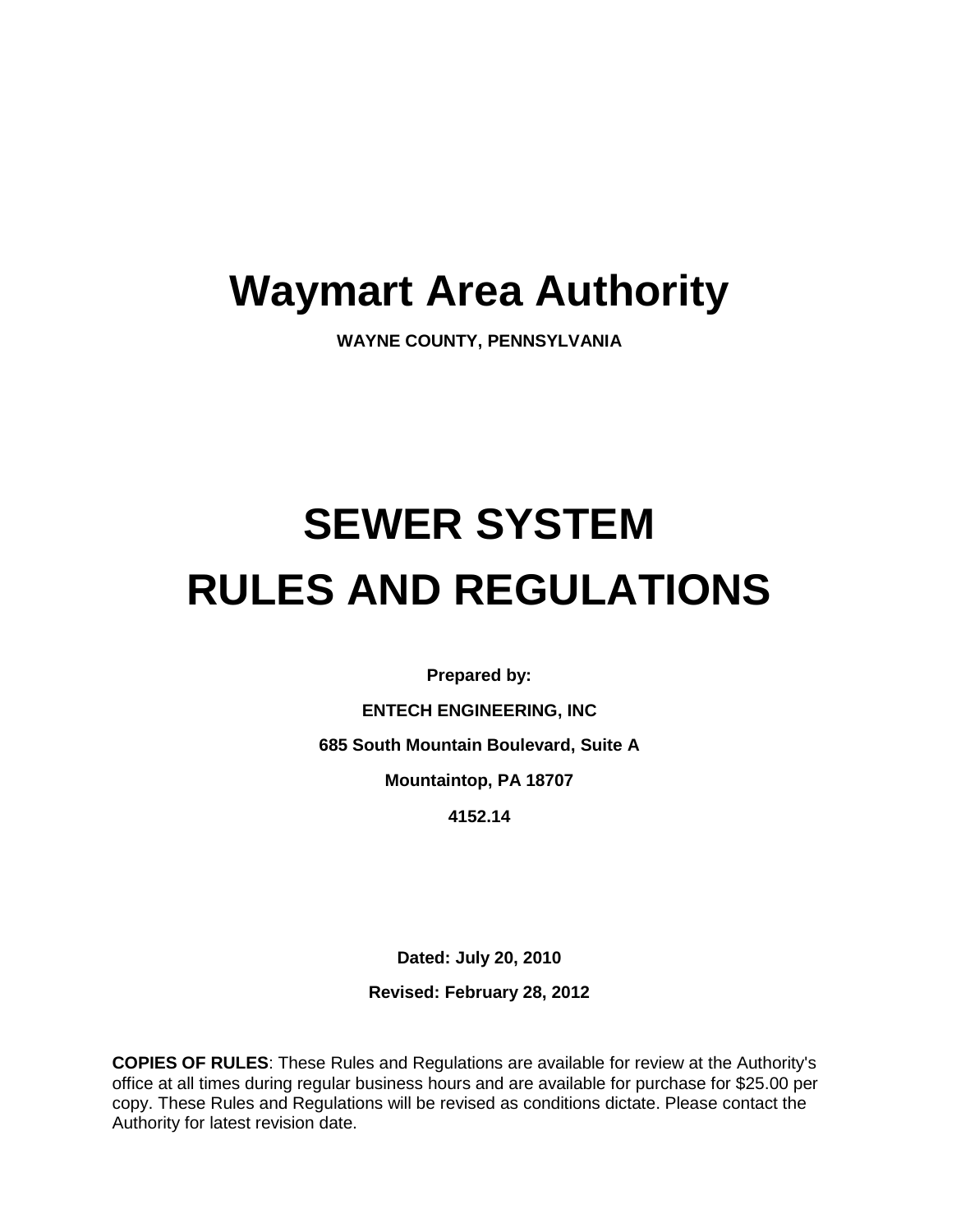**INDEX**

| <b>SECTION</b>       |                                                  | <b>PAGE NO.</b> |
|----------------------|--------------------------------------------------|-----------------|
| SECTION I:           | <b>GENERAL PROVISIONS</b>                        | 1               |
| <b>SECTION II:</b>   | <b>SEWER USE REQUIREMENTS</b>                    | $\overline{2}$  |
| <b>SECTION III:</b>  | ADMISSION OF INDUSTRIAL WASTES INTO SEWER SYSTEM | 8               |
| <b>SECTION IV:</b>   | APPLICATION FOR SEWER SERVICE                    | 10              |
| <b>SECTION V:</b>    | <b>BUILDING SEWERS AND CONNECTIONS</b>           | 11              |
| <b>SECTION VI:</b>   | <b>SEWER MAIN EXTENSIONS</b>                     | 13              |
| <b>SECTION VII:</b>  | SEWER USE CHARGES AND FEES                       | 17              |
| <b>SECTION VIII:</b> | BILLS, PAYMENTS AND TERMINATION OF SERVICE       | 21              |
| <b>SECTION IX:</b>   | <b>PENALTIES</b>                                 | 24              |

# **APPENDICES**

- APPENDIX B: RATE SCHEDULE
- APPENDIX C: TAPPING FEE REPORT
- APPENDIX D: EDU ALLOCATION
- APPENDIX E: STANDARD CONSTRUCTION SPECIFICATIONS
- APPENDIX F: STANDARD CONSTRUCTION DETAILS
- APPENDIX G: SEWER CONNECTION PERMIT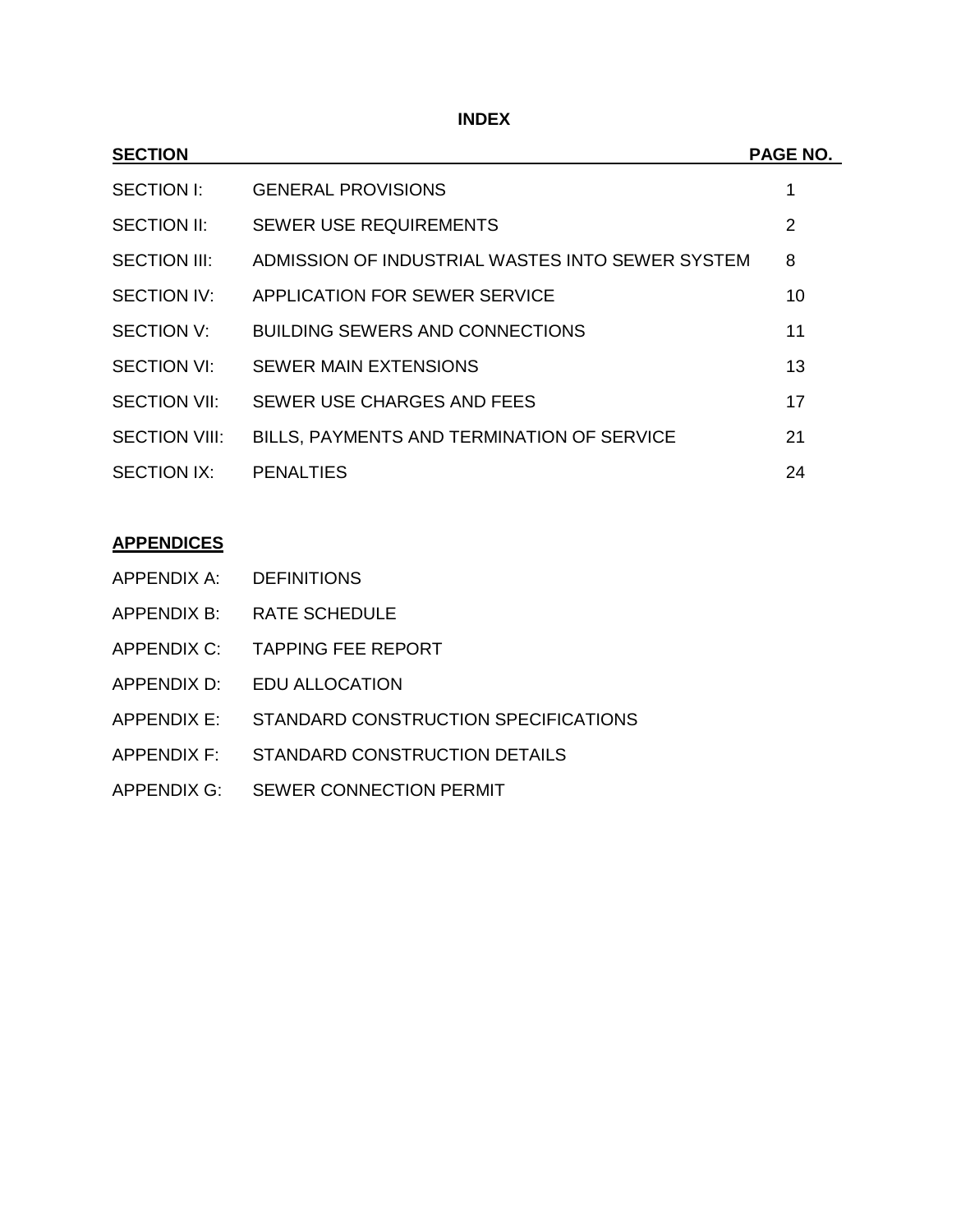# **SECTION I**

#### **GENERAL PROVISIONS**

These Rules and Regulations set forth uniform requirements for users of the Waymart Area Authority (Authority) Sewer System and help enable the Authority to comply with applicable State and Federal Laws, Regulations, and Permits. The Authority will furnish Sewer Service only in accordance with these Rules and Regulations.

These Rules and Regulations are made part of every application, contract, agreement or license entered into between the Owner of any Improved Property and the Authority. These Rules and Regulations are applicable to all Sewered Area within Waymart Borough and Canaan Township. No connection, through which Sanitary Sewage or Industrial Waste does or may enter the Sewer System, shall be constructed, altered, repaired, or allowed to exist, which does not comply with these Rules and Regulations.

Except as otherwise provided herein, the Authority shall administer, implement, and enforce the provisions of these Rules and Regulations, in accordance with the purposes, policies, and objectives as set forth herein.

The Authority does hereby reserve the right to alter, amend, and/or repeal these Rules and Regulations, which when altered and amended shall become and thereafter be a part of every such application, contract, agreement or license for Sewer Service in effect at the time of such alteration, amendment and/or adoption.

These Rules and Regulations are not intended to conflict with any local, state or federal legislation and/or regulation. Any provisions that are found to be in direct conflict with such legislation or regulation shall not be applicable.

In the event any provision, section, sentence, clause or part of the Rules and Regulations shall be held to be invalid, such invalidity shall not affect or impair any remaining provision, section, sentence, clause or part of these Rules and Regulations, it being the intent of the Authority that such remainder shall be and shall remain in full force and effect.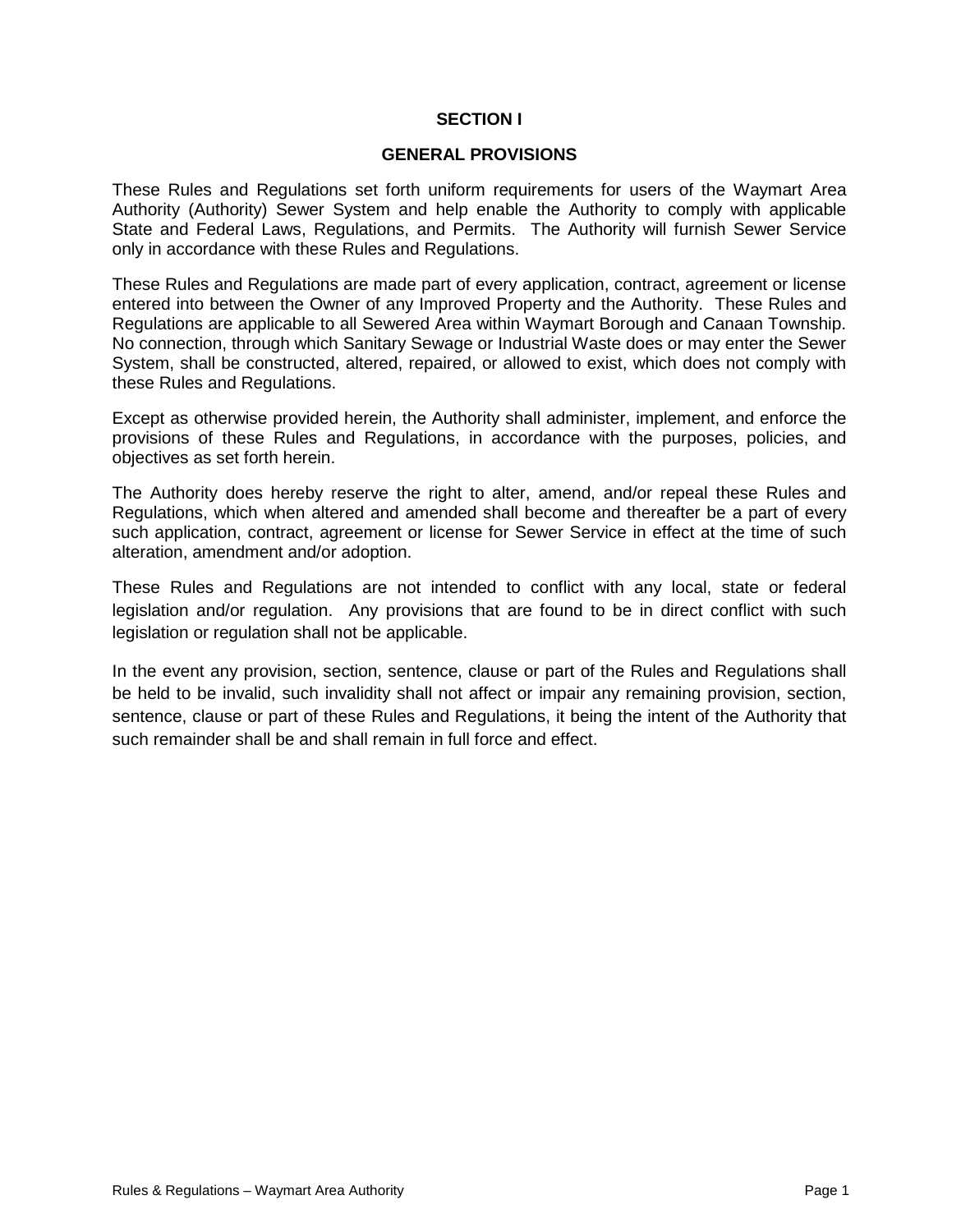# **SECTION II**

#### **SEWER USE REQUIREMENTS**

**CONNECTION**: The Owners of any Improved Property located within 150 feet of the Authority's sewer Main is required, at the Owner's expense, to connect to the Authority's Sewer System, in accordance with the provisions of the Connection Ordinance for the municipality in which the improved property is located.

Upon connection, all Sanitary Sewage and permitted Industrial Wastes must be discharged into the Sewer System, including but not limited to water from toilets, showers, sinks and washing machines.

No Person shall connect any Improved Property with any part of the Sewer System without first making application for and securing a connection permit, in writing, from the Authority. Such application shall be made on a form to be provided by the Authority. Refer to Appendix G.

**DISCONNECTION OF SERVICE**: No Person shall terminate its Service to the Improved Property or disconnect its facilities from the Sewer System or permit the disconnection or removal of facilities serving the Property without the written consent of the Authority. Breach of this provision shall subject the Person to liability for damage to Authority property, and shall not terminate or suspend Owners' liability for User Charges or other applicable fees, nor shall it stop the accrual of such User Charges and fees.

**DUTY TO NOTIFY AUTHORITY OF CHANGES IN "PREMISES"**: If the use or classification of any Improved Property changes, the Owner of the Improved Property shall be responsible for notifying the Authority, in writing, of any such change.

**SYSTEM ACCESS:** By having applied for permission to, and/or having connected to, the Sewer System, the Owner of any Improved Property has given the Authority the right of access at reasonable times to any Improved Property which is served by the Sewer System as shall be required for purposes of inspection, measurement, sampling and testing and for performance of other functions relating to service rendered by the Authority through the Sewer System, and to ensure or enforce compliance with these Rules and Regulations.

**PROHIBITED DISCHARGE**: No Person shall discharge or shall cause to be discharged into the Sewer System any of the following without first securing written consent to do so from the Authority:

- (1) Storm water, surface drainage, ground drainage, roof runoff, and subsurface drainage, cooling water, drainage from tile fields, spring water, or unpolluted process waters;
- (2) Any Industrial Wastes, chemical or other matter exceeding any of the following parameters:
	- (a) Having a temperature higher than 140 degrees Fahrenheit or less than 32 degrees Fahrenheit;
	- (b) Containing more than 50 parts per million, by weight, of fat, oil or grease;
	- (c) Containing a Biochemical Oxygen Demand (BOD) of more than 250 milligrams per liter;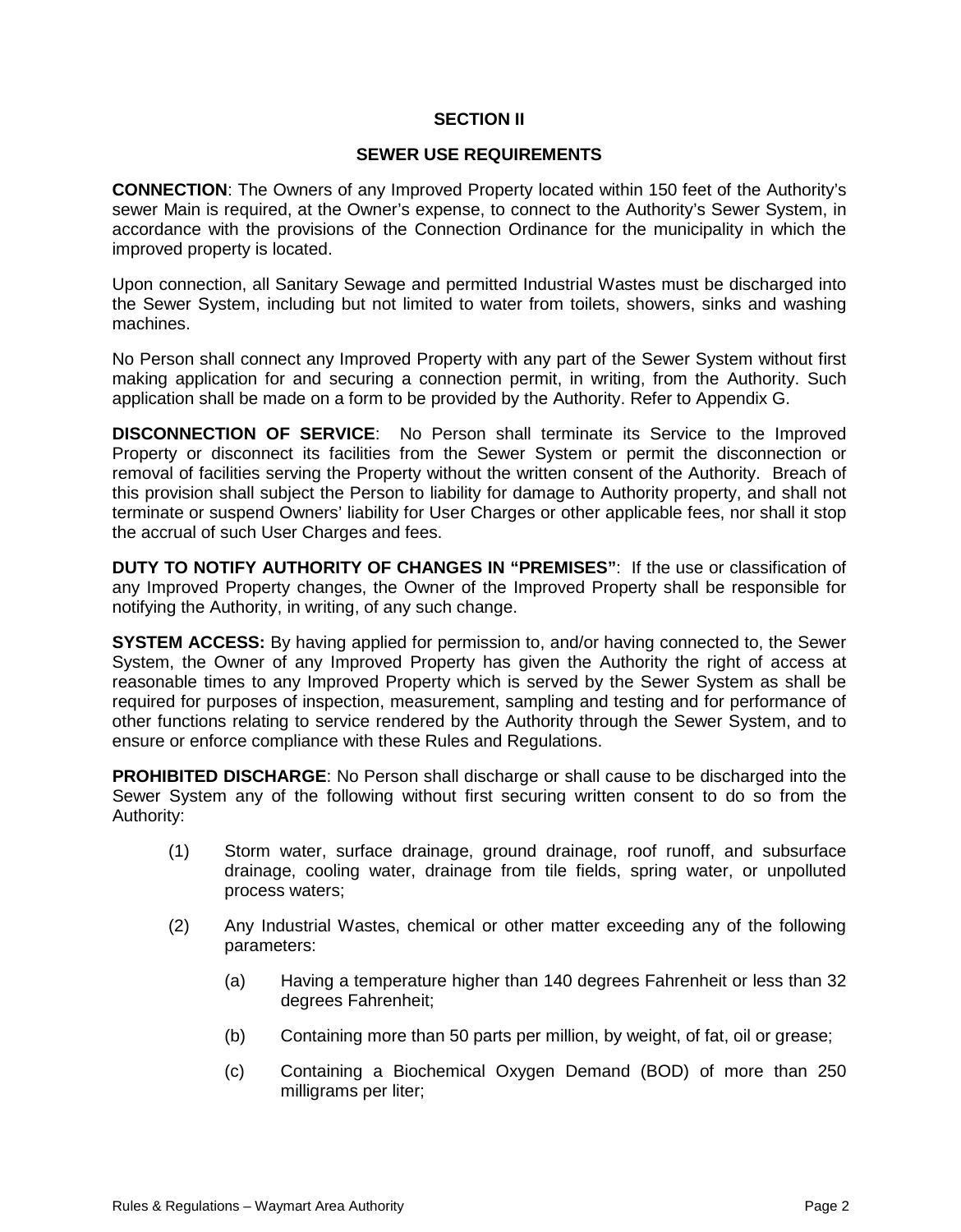- (d) Any liquids, solids or gases which by reason of their nature or quantity are, or may be, sufficient either alone or by interaction with other substances to cause fire or explosion or be injurious in any other way to the Treatment Plant or to the operation of the Treatment Plant, including but not limited to, waste streams with a closed-cup flashpoint of less than 140 degrees Fahrenheit using methods in 40 CFR 261.21. At no time shall two (2) successive readings on an explosion hazard meter, at any point of discharge into the system (or at any point in the system), be more than 5% nor any reading over 10% of the Lower Explosive Limits (LEL) of the meter. Prohibited materials include, but are not limited to, gasoline, kerosene, benzene, naphtha, toluene, xylene, ethers, ketones, aldehydes, peroxides, chlorates, perchlorates, bromates, carbides, hydrides and sulfides, fuel oil, or other flammable or explosive liquids, solids, or gas which the Authority, EPA, PADEP has notified the User is a fire hazard or a hazard to the Sewer System;
- (e) Containing any solid wastes with particles greater than  $\frac{1}{2}$ -inch in any dimension, resulting from the preparation, cooking and dispensing of food and from handling, storage, and sale of produce, which wastes are commonly known as garbage, which have not been ground by household type garbage disposal units or suitable garbage grinders;
- (f) Having a pH of not lower than 6.0 or higher than 9.0 or having another corrosive property capable of causing damage or hazard to structures, equipment or personnel of the Treatment Plant or the Sewer System;
- (g) Containing total solids of such character or in such quantity that unusual attention or expense is required to handle such materials at the Treatment Plant or a suspended solids content of more than 300 milligrams per liter;
- (h) Containing septic tank effluent, unless otherwise permitted, authorized or approved by the Authority and the Department of Environmental Protection;
- (i) Being harmful or deleterious to any part of the Sewer System;
- (j) Being inhibitory or toxic to the treatment process at the Treatment Plant;
- (k) Containing any noxious or malodorous gas or substance, which, either singly or by interaction with other wastes, is capable of creating a public nuisance or hazard to life or preventing safe entry into the Sewer System for maintenance and repair;
- (l) Containing any ashes, cinders, sand, spent lime, stone or marble dust, mud, straw, shavings, metal, glass, animal guts or tissues, bones, hides or fleshing, feathers, entrails, rags, feathers, tar, plastic, wood, paunch manure, grass clippings, spent grains, spent hops, waste paper, strings, gas, asphalt residues, residues from refining or processing of fuel or lubricating oil, glass grinding or polishing, dental floss, wood or other fibers, whole blood, bentonite, lye, building materials, rubber, hair, leather, porcelain, china, ceramic wastes, personal hygiene products or any other solids or viscous substances capable of causing obstruction to the flow in the Sewer System or other interference with the proper operation of the Sewer System or the Treatment Plant;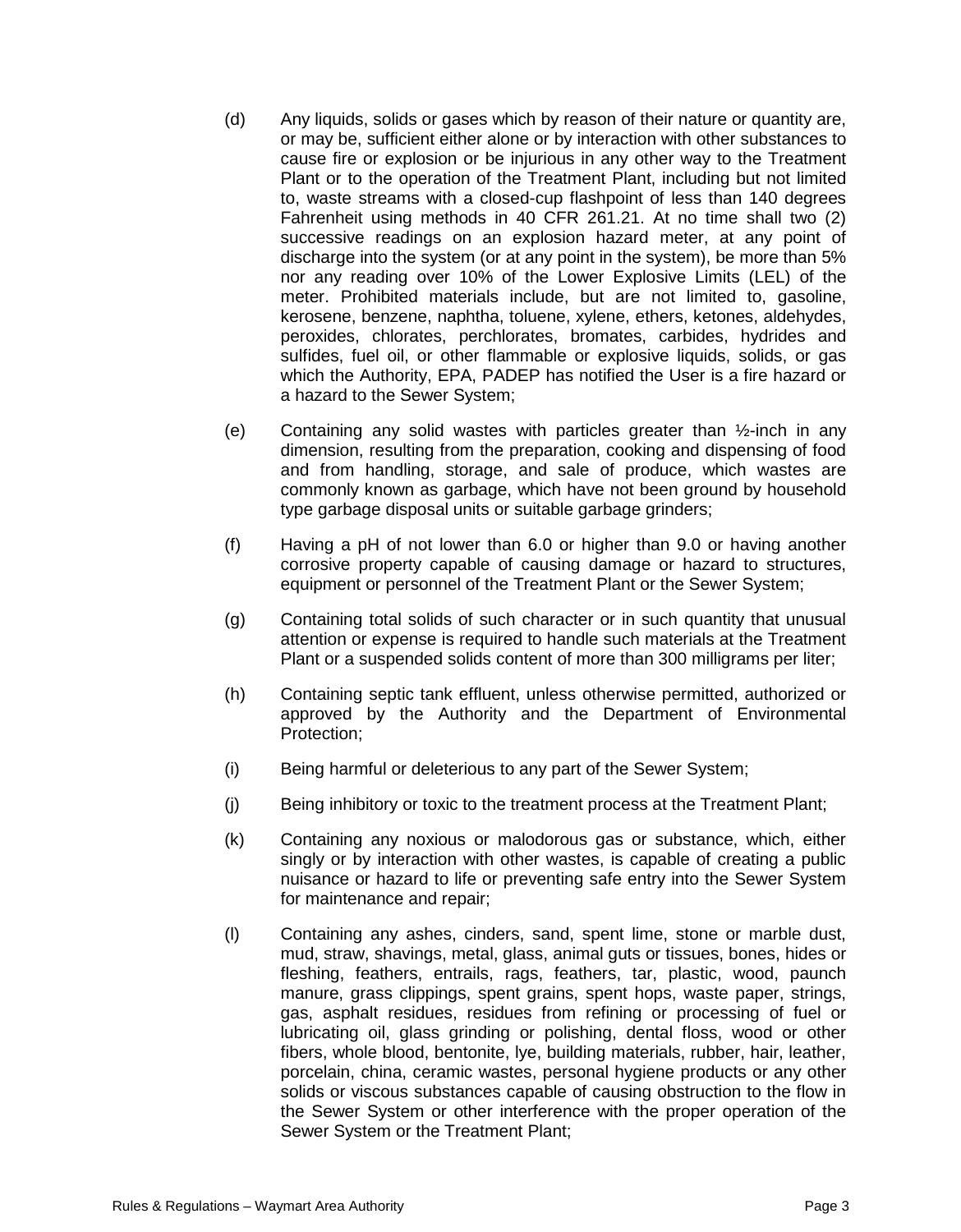- (m) Containing a toxic or poisonous substance in sufficient quantity to injure or to constitute a hazard to humans or animals or to create any hazard in the receiving stream of the Treatment Plant.
- (n) Having any waste containing toxic or poisonous substances in excess of the following limits, measured at the point of discharge to the Sewer System:

| <b>SUBSTANCE</b>          | <b>MAXIMUM</b>             |  |
|---------------------------|----------------------------|--|
|                           | <b>CONCENTRATION (ppm)</b> |  |
| Arsenic                   | 0.05                       |  |
| Cadmium (as Cd)           | 0.1                        |  |
| Chromium (trivalent)      | 1.0                        |  |
| Chromium (hexavelent)     | 0.05                       |  |
| Copper (as Cu)            | 0.5                        |  |
| Cyanides (free CN)        | 0.05                       |  |
| Lead                      | 0.3                        |  |
| Mercury                   | 0.002                      |  |
| Nickel (as Ni)            | 2.0                        |  |
| <b>Phenolic Compounds</b> | 0.005                      |  |
| Silver                    | 0.05                       |  |
| Zinc (as Zn)              | 1.0                        |  |

- (o) Containing any radioactive substances and/or isotopes of such half-life or concentration that will result in Treatment Plant effluents exceeding limits in compliance with applicable state or federal regulations;
- (p) Containing color from any source that, when diluted 1:10, will have a luminescence of 90% or better and purity of 10% or less, at its dominant wave length by the Tristimulus method;
- (q) Having a chlorine demand in excess of 12 mg/l at a detention time of 20 minutes;
- (r) Being prohibited by any permit issued by the Commonwealth of Pennsylvania or by the EPA or any of their respective agencies;
- (s) Containing wastes which are not amenable to biological treatment or reduction in the Treatment Plant, including but not limited to nonbiodegradable complex carbon compounds;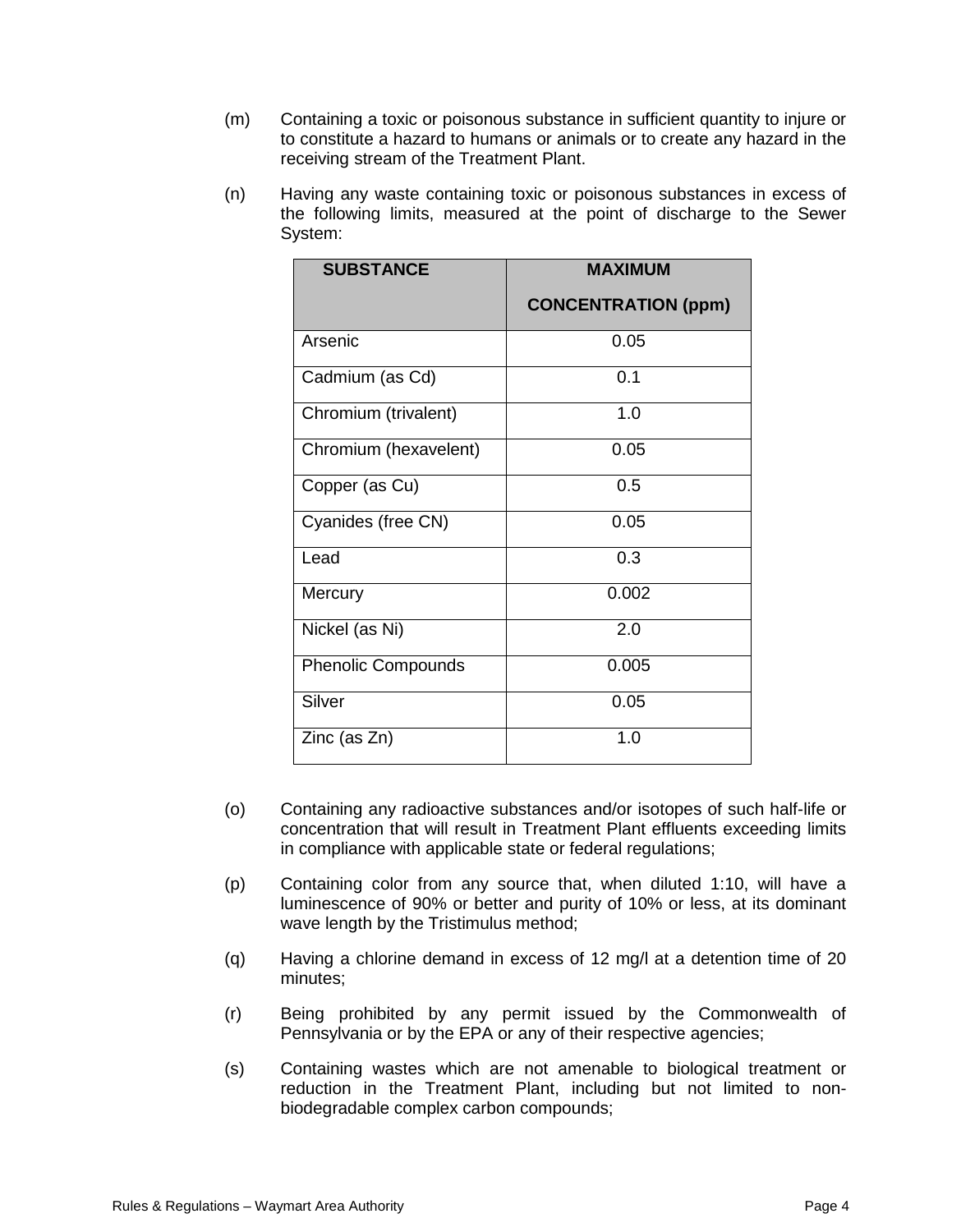- (t) Being at a flow rate and/or pollutant discharge rate, which are taking on the proportions of a Slug so that there is a treatment process upset and subsequent loss of treatment efficiency at the Treatment Plant.
- (u) Any substance which may cause the Treatment Plant's effluent or any other produce of the Treatment Plant, such as residue, sludges or scums, to be unsuitable for reclamation and reuse or to interfere with the reclamation process. In no case shall a substance discharged to the Treatment Plant cause the Authority to be in non-compliance with sludge use or disposal criteria, guidelines or regulations affecting sludge use or disposal developed pursuant to the Solid Waste Disposal Act, the Clean Air Act, the Toxic Substances Control Act or Commonwealth criteria applicable to the sludge management method being used;
- (v) Containing any substance that will cause interference or pass through at the Treatment Plant and exceed the maximum permitted levels for such substance under the requirements of the EPA, PADEP or other governmental agencies having jurisdiction;
- (w) Containing any substance prohibited by resolution, rule, regulation, or agreement of the Authority hereafter enacted or adopted from time to time;
- (x) Sludges, screenings or other residues from the pretreatment of industrial wastes;
- (y) Medical wastes, except as specifically authorized by the Authority in a wastewater discharge permit;
- (z) Wastewater causing, alone or in conjunction with other sources, the Treatment Plant's effluent to fail toxicity test;
- (aa) Detergents, surface-active agents or other substances which may cause excessive foaming in the Treatment Plant; or
- (bb) Fats, oil or greases of animal or vegetable origin in concentrations which will cause interference or pass through.

**SAMPLING AND TESTING**: Sanitary Sewage or Industrial Waste being discharged into the Sewer System shall be subject to periodic sampling, inspection, and testing.

The frequency of such sampling, inspection, and testing shall be as deemed appropriate by the Authority. The Owner of an Improved Property causing such discharge shall be liable for all sampling, inspection, and testing costs.

Laboratory methods used in the analysis of samples of Sanitary Sewage or Industrial Wastes shall be determined in accordance with the latest approved edition of "Standard Methods for Examination of Water and Wastewater", published by the American Public Health Association, Inc.; provided, however, that alternate methods for the analysis of samples may be used, subject to mutual agreement between the Authority and the Owner discharging such Sanitary Sewage or Industrial Wastes into the Sewer System.

**REGULATORY DEVICES**: The Authority has the right to require the Owner of any Improved Property having large variations in rates of discharge to install suitable regulating devices for equalizing waste flows to the Sewer System.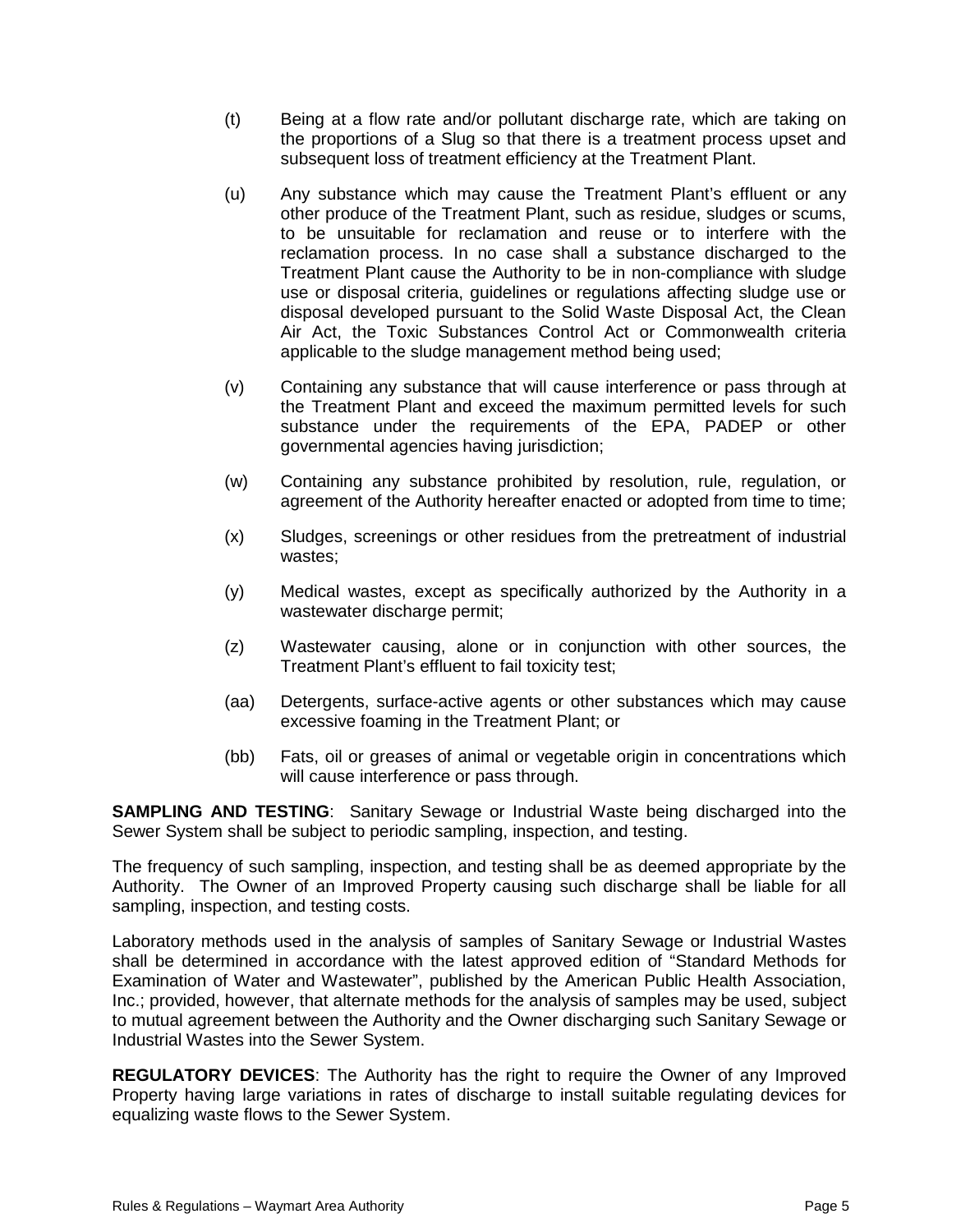The average rate of discharge during any twenty four (24) hour period shall not be exceeded by more than 50% at any time during such twenty four (24) hour period.

**PRETREATMENT STANDARDS**: Upon the promulgation of the Federal Categorical Pretreatment Standards for a particular industrial subcategory, the Federal Standard, if more stringent than limitations imposed by the Authority for sources in that subcategory, shall immediately supersede the limitations imposed by the Authority The Authority shall notify all affected Owners of the applicable reporting requirements under 40 CFR, Section 403.12.

**DILUTION**: No Person shall ever increase the use of process water or, in anyway, attempt to dilute a discharge as a partial or complete substitution for adequate treatment to achieve compliance with the limitations contained in the Federal Categorical Pretreatment Standards, or in any other pollutant-specific limitation developed by the Authority, EPA or Commonwealth.

**INSPECTION OF DISCHARGES AUTHORIZED BY PERMIT**: Whenever a Owner is authorized by the Authority and the appropriate governmental agencies to discharge any polluted water, Sanitary Sewage or Industrial Waste containing any of the substances or possessing any of the characteristics referred to within the "Prohibited Discharge", such discharge shall be subject to the continuing approval, inspection and review of the Authority.

If in the opinion of the Authority, such discharges are causing or are likely to cause damage to the Sewer System, the Authority shall order the Owner causing such discharge to cease doing so forthwith, or to take other appropriate action, as may be required by the Authority, to eliminate the harmful discharge. The Owner causing such discharge shall be liable for any inspection and engineering costs accrued by the Authority.

**SEWER INTERCEPTORS AND SEPARATORS:** Harmful discharges to the Sewer System are prohibited. Interceptors and separators shall be provided, installed, and maintained by the Owner of an Improved Property, at their expense, wherever in the sole judgment of the Authority they are deemed necessary for the proper handling of liquid wastes containing excessive grease, inflammable wastes, sand, or other harmful substances. All interceptors and separators shall be of a type and capacity that shall be determined by the Owner using sound engineering practices and shall be approved by the Authority and constructed and installed at a satisfactory location in accordance with plans approved by the Authority prior to installation or commencement of construction.

GREASE INTERCEPTORS: A grease interceptor shall be required to receive the grease laden drainage from plumbing fixtures and equipment located in the food preparation areas of commercial and industrial establishments. This includes, but is not limited to, restaurants, bars, schools and food processing facilities. No Sanitary Sewage shall be discharged into the grease interceptor. All interceptors and separators shall be of a type and capacity that shall be determined by the Owner using sound engineering practices and shall be approved by the Authority and constructed and installed at a satisfactory location in accordance with plans approved by the Authority prior to installation or commencement of construction.

OIL INTERCEPTORS: An oil interceptor shall be required to receive drainage from work areas of commercial and industrial establishments where the possibility exist that petroleum product could become mixed with wastewater. This includes, but is not limited to, garages and gasoline stations. All interceptors and separators shall be of a type and capacity that shall be determined by the Owner using sound engineering practices and shall be approved by the Authority and constructed and installed at a satisfactory location in accordance with plans approved by the Authority prior to installation or commencement of construction.

SPECIAL PURPOSE INTERCEPTORS: Interceptors shall be required at commercial and industrial establishments where the nature of their operation is such that a substance detrimental to the Sewer System could enter the wastewater stream. All interceptors and separators shall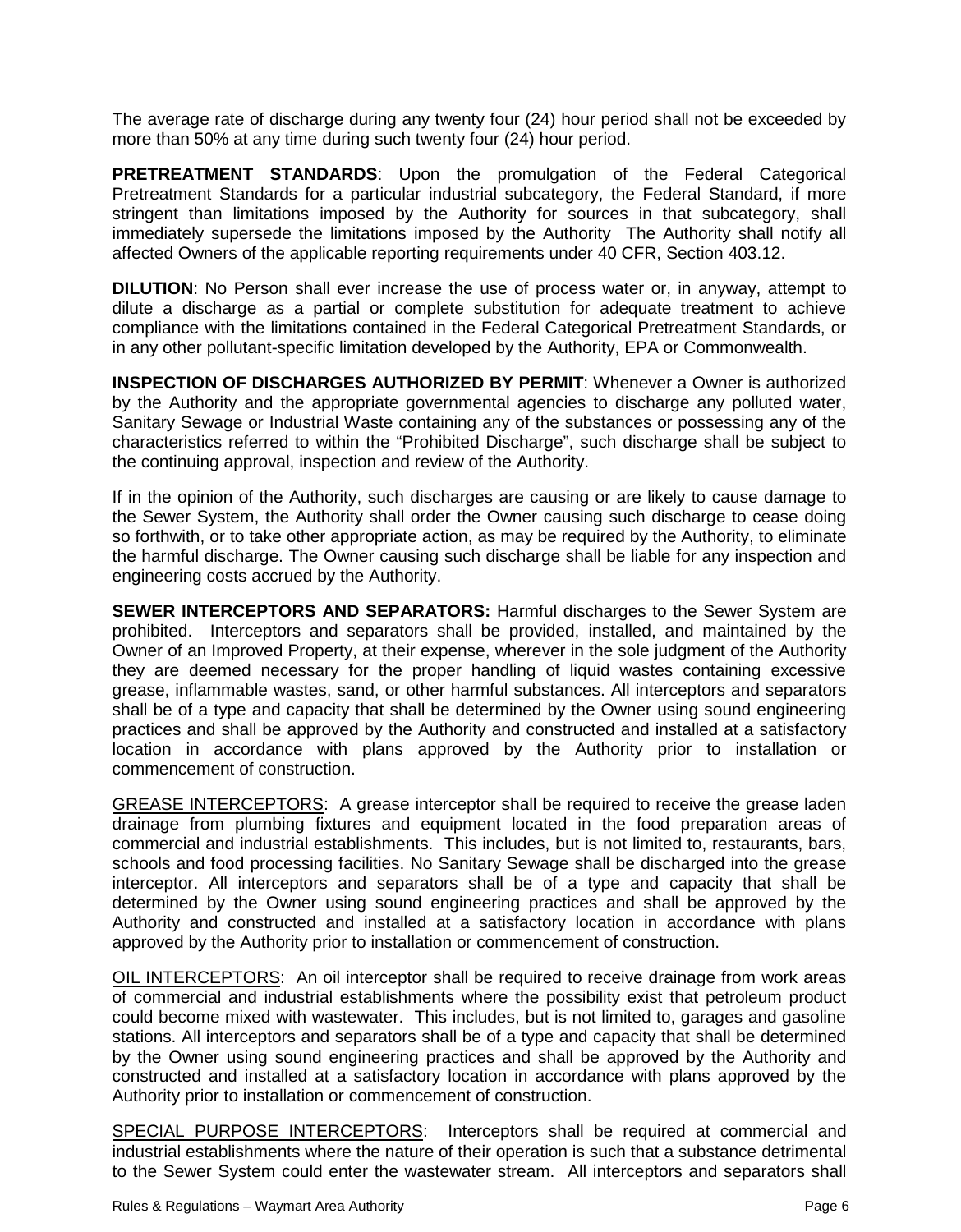be of a type and capacity that shall be determined by the Owner using sound engineering practices and shall be approved by the Authority and constructed and installed at a satisfactory location in accordance with plans approved by the Authority prior to installation or commencement of construction.

ACCESSIBILITY AND MAINTENANCE: Each interceptor or separator shall be installed so as to be readily accessible for service and maintenance. Interceptors and separators shall be maintained by periodic removal of accumulated grease, scum, oil, solids, etc. and by disposal of the material in a lawful manner. All interceptors shall be pumped at least every ninety (90) days, or more frequently if the accumulated grease, scum, oil and solids exceed 25 percent of the total volume of the device. Disposal shall be in accordance with appropriate laws.

INSPECTION AND RECORDS: Authority shall make periodic inspections of these facilities and review associated records to assure proper installation, maintenance, and disposal procedures are being practiced. Written records, maintained by the Owner or facility management, shall be required for a period of three (3) years to document required maintenance and lawful disposal of all accumulated material. The Authority shall also require the annual submission of this documentation.

If the Authority determines that pumping and/or maintenance is necessary, the required work must be completed by the Owner within 72 hours of written notification.

**SPECIAL AGREEMENT**: Nothing contained herein shall be construed as prohibiting any special agreement or arrangement between the Authority and the Owner of an Improved Property or other Person whereby Sanitary Sewage or Industrial Wastes of unusual strength or character to be admitted into the Sewer System, either before or after preliminary treatment. However, any such agreement or arrangement must be documented in written permission from the Authority.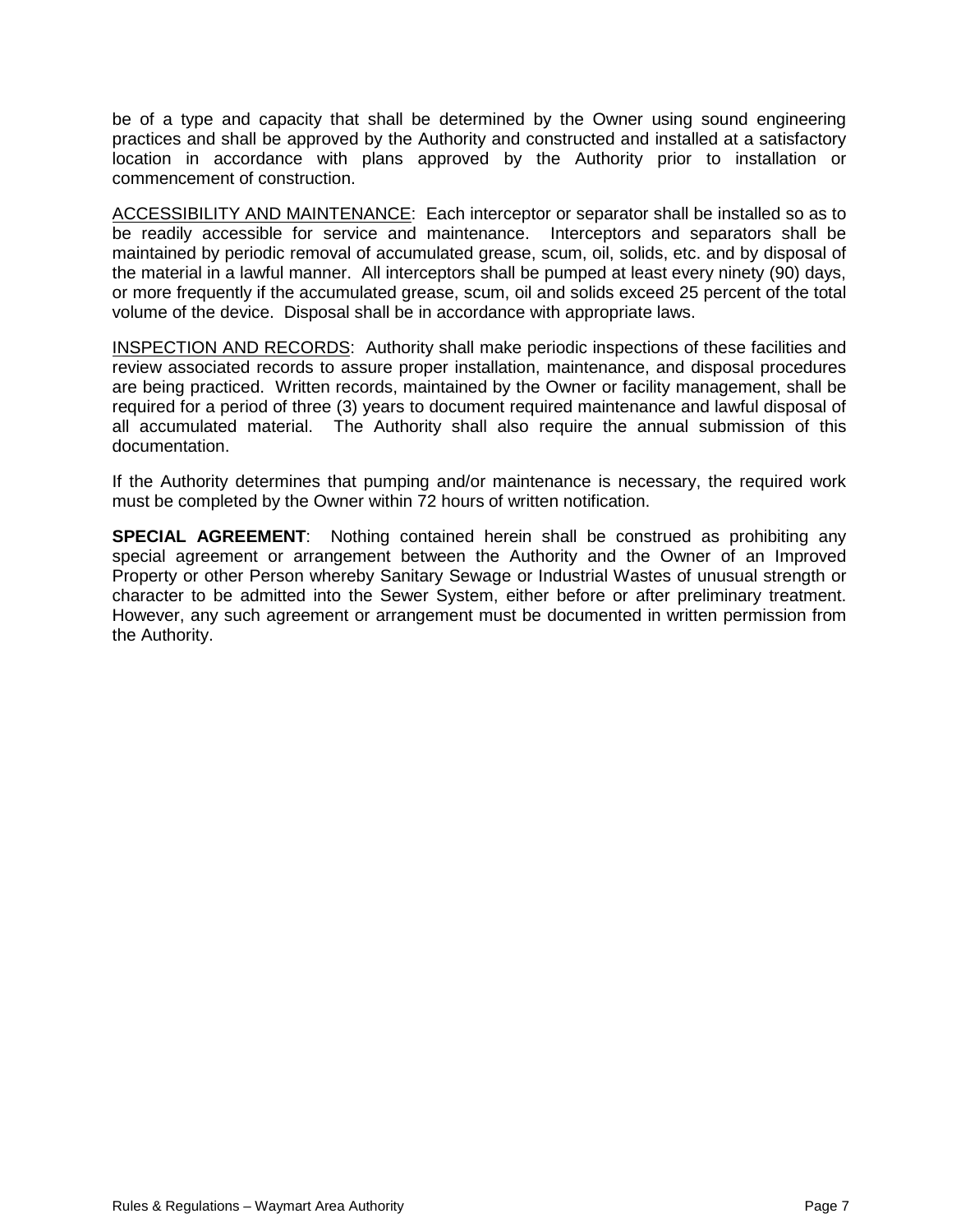# **SECTION III**

# **ADMISSION OF INDUSTRIAL WASTES INTO SEWER SYSTEM**

**GENERAL**: Any Owner desiring to make or to use a connection through which Industrial Wastes shall be discharged into the Sewer System shall file with the Authority a completed "Industrial Wastes Questionnaire," furnished by the Authority, which shall supply to the Authority pertinent data, including estimated quantities of proposed flow, characteristics and constituents of the proposed discharge.

**CHANGE IN TYPE OF WASTES**: Any Industrial Establishment or Owner of an Improved Property who is discharging or permitting to be discharged Industrial Wastes into the Sewer System and who contemplates a change in the method of operation which will alter the composition of Industrial Wastes at the time being discharged into the Sewer System shall notify the Authority, in writing at least thirty (30) days prior to consummation of such change so that the Authority may sample the Industrial Wastes immediately after such change takes place in order to make the determinations provided for or required herein.

# **SAMPLING FLOW, MEASUREMENT, TESTING AND INSPECTION**:

When required by the Authority, the Owner of any Improved Property serviced by a Building Sewer carrying Industrial Wastes shall provide and install, at their expense, a suitable control manhole, together with such necessary meter, or meters, and other appurtenances in the Building Sewer, to facilitate observation, sampling and measurement of the waste flow.

All measurements, tests and analysis of the characteristics of waters and wastes to which reference is made herein shall be determined in accordance with the latest approved edition of "Standard Methods for Examination of Water and Wastewater", published by the American Public Health Association, Inc., and shall be determined by or under the direct supervision of a "qualified analysis" at the control manhole provided, or upon suitable samples taken at such control manhole. In the event that no control manhole has been required, the control manhole shall be considered to be the nearest downstream manhole in the public sewer to the point at which the Building Sewer is connected. Sampling shall be carried out by customarily accepted methods to reflect the effect of constituents upon the Sewer System and to determine the existence of hazards to life, limb and property. The particular analysis involved will determine whether a twenty four (24)-hour composite of all outfalls of Premises is appropriate or whether a grab sample or samples must be taken.

The Authority reserves the right, based upon the pertinent data supplied to reasonably refuse to permit the introduction of specified Industrial Wastes into the Sewer System, to order as a condition precedent to connection that pretreatment facilities be constructed as hereinafter provided, or if it reasonably believes that the Industrial Wastes cannot be adequately pretreated, to deny the right to connect to the Sewer System.

The Authority specifically reserves the right, from time to time, to impose surcharges for Industrial Wastes discharged into the Sewer System, either by agreement with the Owner of the Improved Property or by amendment and/or supplement to these Rules and Regulations which shall establish appropriate surcharge rates and charges.

### **SIGNIFICANT INDUSTRIAL USER REPORTS**:

Ten (10) days prior to the first day of January, April, July and October of each year, each Significant Industrial User shall file with the Authority a report on the quantity and quality of their discharge.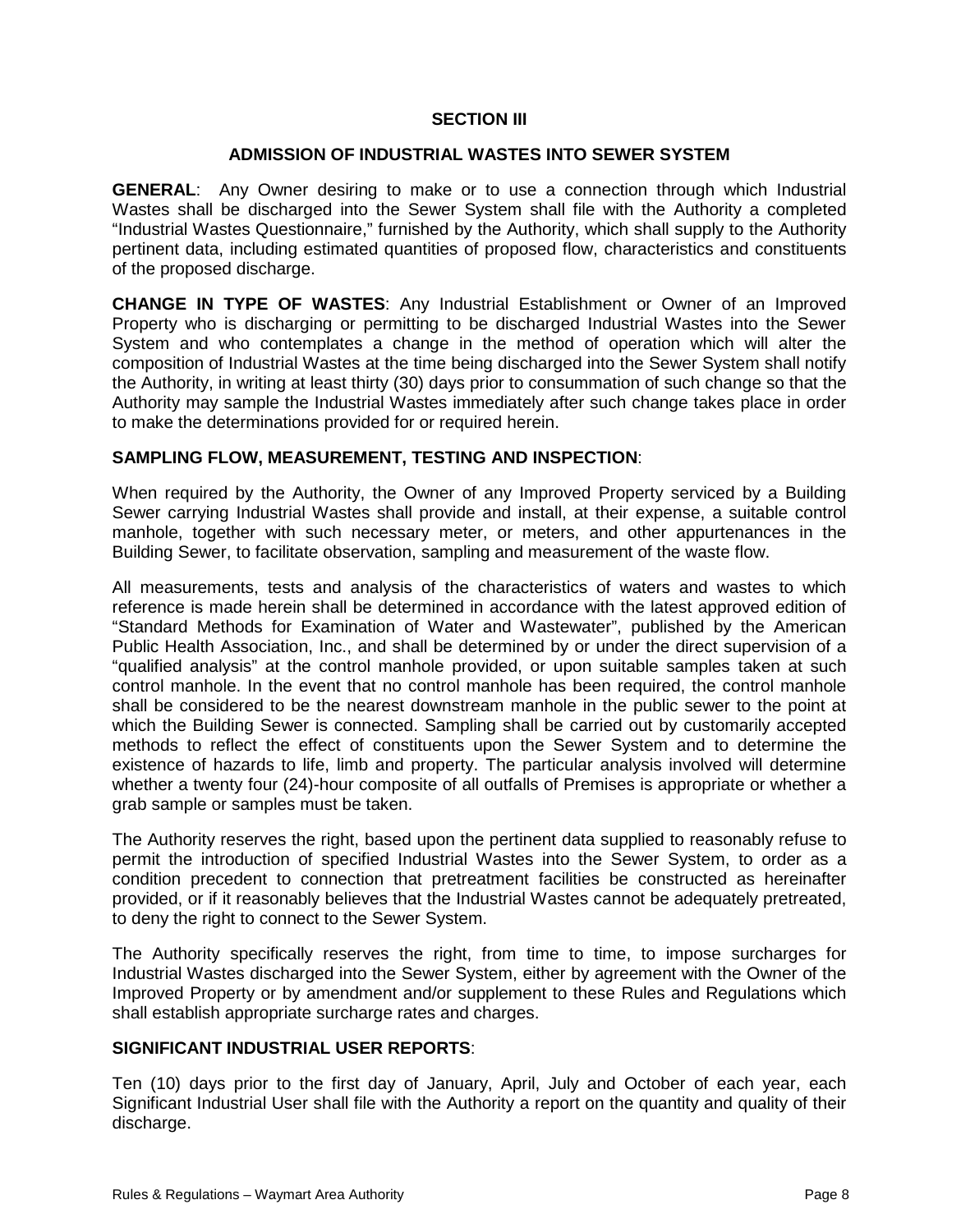**PRETREATMENT FACILITIES**: Whenever a Owner requests permission from the Authority to discharge any Sanitary Sewage or Industrial Waste containing any of the substances or possessing any of the characteristics referred to in the "Prohibited Discharge", the Authority may, in its sole discretion, require as a condition to its granting approval for such discharge, that said Owner provide, at their own expense, pretreatment of such waters or wastes to reduce or eliminate objectionable substances or characteristics prior to discharge into the Sewer System, or to control the quantities or rates of discharge of such waters or wastes.

Whenever an Owner is required by the Authority to provide pretreatment facilities, no construction of such facilities shall be commenced until: (1) construction drawings, specifications and other pertinent information relating to the proposed facilities are submitted by said Owner to the Authority's Engineer; and (2) the Authority's Engineer gives written approval for the construction of the proposed facilities.

Whenever pretreatment facilities are approved by the Authority, and are placed in operation, said facilities shall be continuously maintained in satisfactory and effective operation by the Owner who installed them, at their own expense. The Authority or its designated agent shall have the right to inspect said facilities at any reasonable time to insure such are being properly maintained and operated in accordance with the Rules and Regulations of the Authority.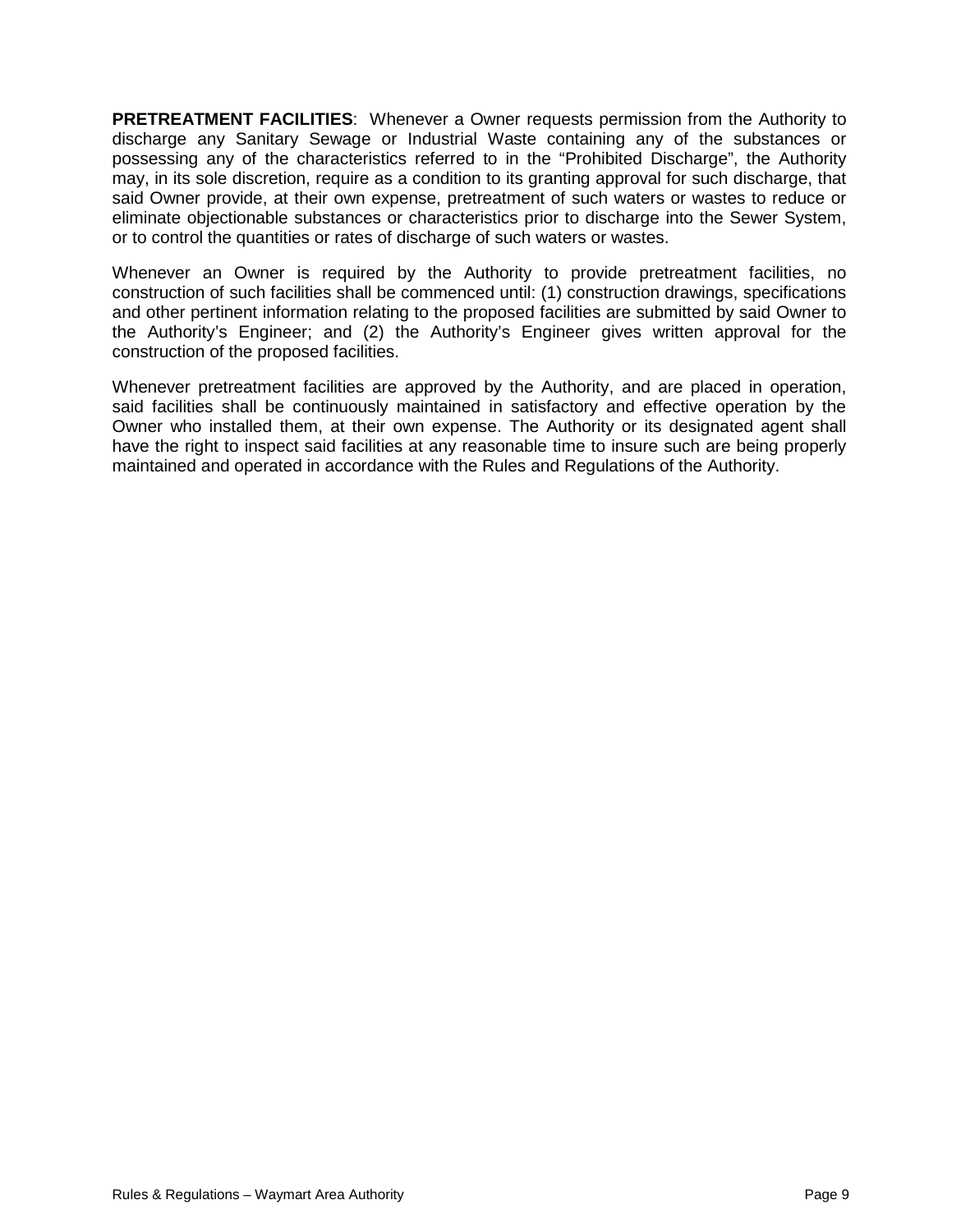#### **SECTION IV**

#### **APPLICATION FOR SEWER SERVICE**

**GENERAL**: No Person shall uncover, connect with, make any opening into or use, alter or disturb in any manner any part of the Sewer System without first making application for and obtaining a permit, in writing, from the Authority. Application to the Authority for a Sewer Permit required hereunder shall be made by the Owner of the Improved Property to be served, in such form as may be prescribed from time to time by the Authority. The application shall be accompanied by such tapping and/or connection fee as may be required by the Authority from time to time.

**APPLICATION**: Copies of the Sewer Connection Application shall be made available at the Authority Building. The application is subject to change at the discretion of the Authority. Therefore, applicant shall ensure that they have the latest revision of the application. The application is to be submitted to the Authority by the Owner requiring or desiring connection to the Sewer System.

**APPROVAL OF APPLICATION**: The application and its acceptance by the Authority shall constitute, from the date of acceptance by the Authority, a contract obligating the Owner to pay rates and charges as established by the Authority from time to time and to comply with the Rules and Regulations which shall be established from time to time.

**TRANSFERS AND TERMINATION:** Each sewer connection permit validly issued shall, upon conveyance of title to the real estate for which the connection was permitted, pass automatically to the record title owner of such property. Bills for sewer rental shall continue to the title owner of record with the Authority, until such time as the Authority shall receive written notice of the transfer and the name and address of the new record title owner. No sewer connection permit may be transferred to another person other than a new record title owner of the property for which such permit was issued. The holder of any valid sewer permit for a vacant lot, a structure that is unoccupiable, or a separate use no longer separate, may terminate such permit by written notice to the Authority. Upon receipt of such notice, the sewer connection represented by such permit shall revert to, and become the sole property of the Authority, free and clear of any claim or interest of the former holder. No termination of a permit servicing an occupied or occupiable structure shall be permitted until proof satisfactory to the Authority is supplied that the premises has been vacated and that steps have been taken, satisfactory to the Authority, to render it unoccupiable, or in the case of multiple uses in the same structure, that the separateness of the use has been permanently eliminated. Any holder of a validly issued sewer connection permit for a vacant lot or for a vacant lot from which a structure was demolished, a structure that is unoccupiable, or a separate use that is no longer separate, may request that such permit be placed in escrow for a period of up to two years. If accepted by the Authority for escrow, the sewer rent during such period shall be reduced to 50% of the original rent provided that the building sewer is physically capped with concrete or other Authority approved methods. The holder may at any time during that two-year period return the permit to active status, whereupon the sewer rent shall immediately revert to the full amount. If the holder does not withdraw the permit from escrow by the second anniversary of placement in it, the permit shall automatically revert to the Authority, which shall have the right to deal with such permit free and clear of any claim or interest of the holder. No permit may be placed in escrow more than one time. This procedure shall only be available for previously issued permits; no newly issued permit may be placed directly into escrow.

Billing for sewer rental shall continue, once commenced, until the permit for which the billing is issued shall be terminated as aforesaid.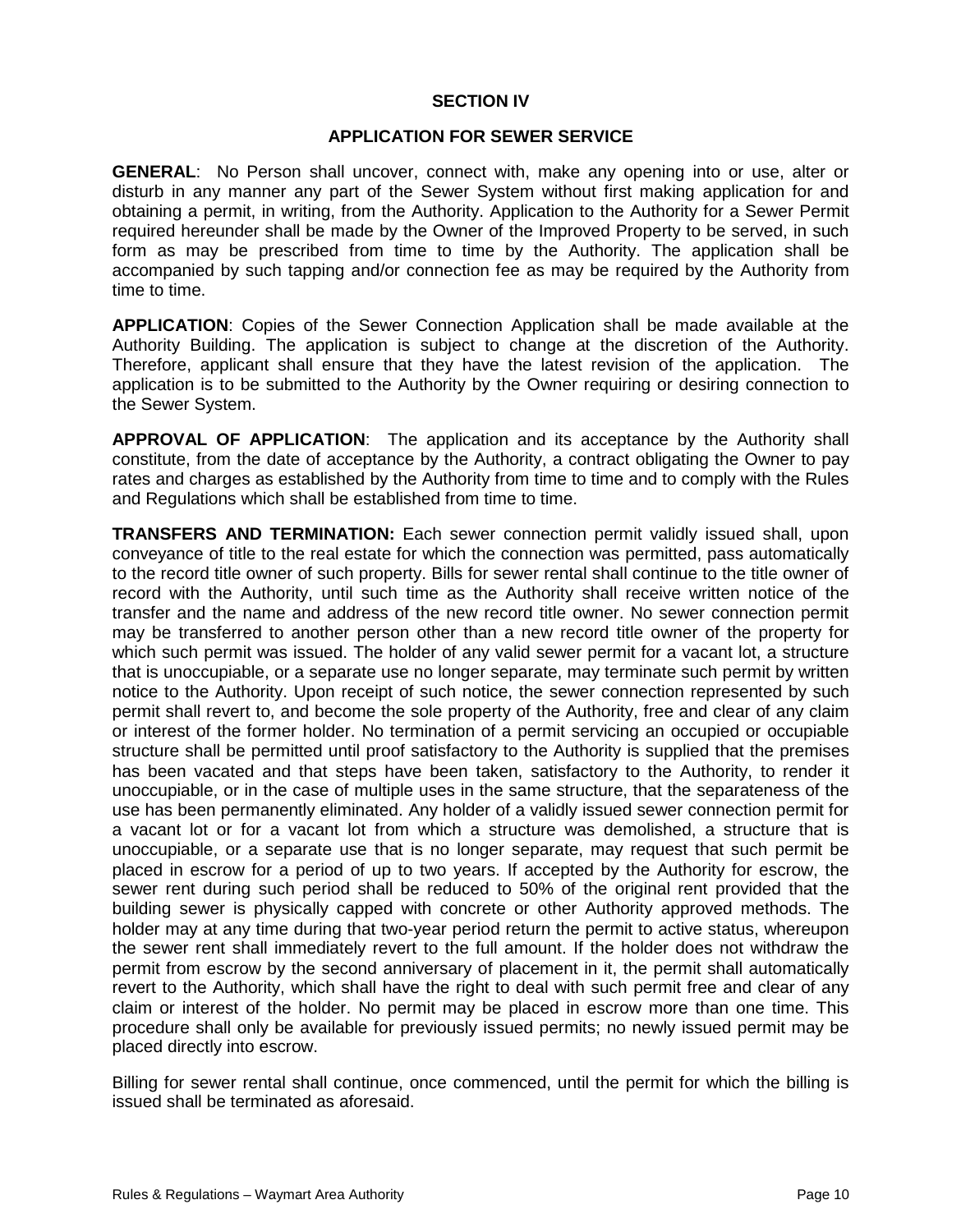# **SECTION V**

# **BUILDING SEWERS AND CONNECTIONS**

**GENERAL**: No connection shall be made to the Sewer System unless the manner in which the connection is made and the materials and workmanship employed in effecting such connection shall comply with the requirements of the Authority's Standard Construction Specifications. It shall also be necessary for all connections to comply with any special requirements imposed by these Rules and Regulations.

**SEPARATE CONNECTIONS**: Each Improved Property shall be connected separately and independently to the Sewer System through a Building Sewer. Grouping of more than one Improved Property on one (1) Building Sewer shall not be permitted except under special circumstances and for good sanitary reasons or other good cause shown and then only after special permission by the Authority, in writing, shall have been secured, and subject to such rules, regulations, and conditions as may be prescribed by the Authority. The installation of such separate Building Sewers and Laterals shall be made at the expense of the property Owners.

**CONNECTION NOTICE**: No Person shall make or cause to be made a connection of any Improved Property or Premises to the Sewer System until such Person shall have given the Authority at least seventy two (72) hours notice of the time when such connection will be made so that the Authority may inspect the work, connection and perform necessary testing.

No connection shall be made to the Sewer System or the pipe trench covered or trench backfilled unless and until the Building Sewer installation has been inspected and approved, in writing, by the Authority's representative and all permits, approvals, and inspection forms, if any are required, have been received and provided to the Authority. If any part of the Building Sewer is covered before being inspected, tested, and approved, it shall be uncovered for inspection at the cost and expense of the Owner of the Improved Property.

It is the intention of the Rules and Regulations that the entire connection be inspected at one time; however, if the Owner feels that specials conditions warrant more than one inspection, the Owner may request the same, subject to such additional inspection fees as the Authority shall determine.

**PUBLIC RIGHT-OF-WAY**: If work contemplated requires excavation within public right-of-way, including but not limited to public streets and sidewalks, such Person shall have furnished satisfactory evidence to the appropriate representative of the Authority that a permit for the excavation within the public right-of-way has been obtained from the Municipality.

**MAINTENANCE BY PROPERTY OWNER**: Every Building Sewer shall be maintained at all times in a sanitary and safe operating condition by the Owner of an Improved Property. Owner shall comply with all maintenance and discharge rules imposed by the Authority, including those which may be set forth, in writing, separately from these rules from time to time. It shall be Owner's responsibility to ensure that occupants of the Premises or tenants, if any, comply with all maintenance and discharge rules imposed by the Authority. Further, in the event the Authority determines that the Owner or Customer was responsible for causing blockage or damage in an area which would ordinarily be the responsibility of the Authority, by placing inappropriate material into the Building Sewer, as determined by the Authority, the Owner shall be responsible to reimburse the Authority for all costs incurred, including labor and material, to correct the blockage or repair the damage including administrative costs incurred by the authority.

**REPLACEMENT OF BUILDING SEWER**: In the event it becomes necessary to replace a Building Sewer, the Owner shall notify the Authority and such a replacement shall be subject to the specifications and inspection provisions of these Rules and Regulations. The Owner shall be responsible for all costs of replacement of the Building Sewer.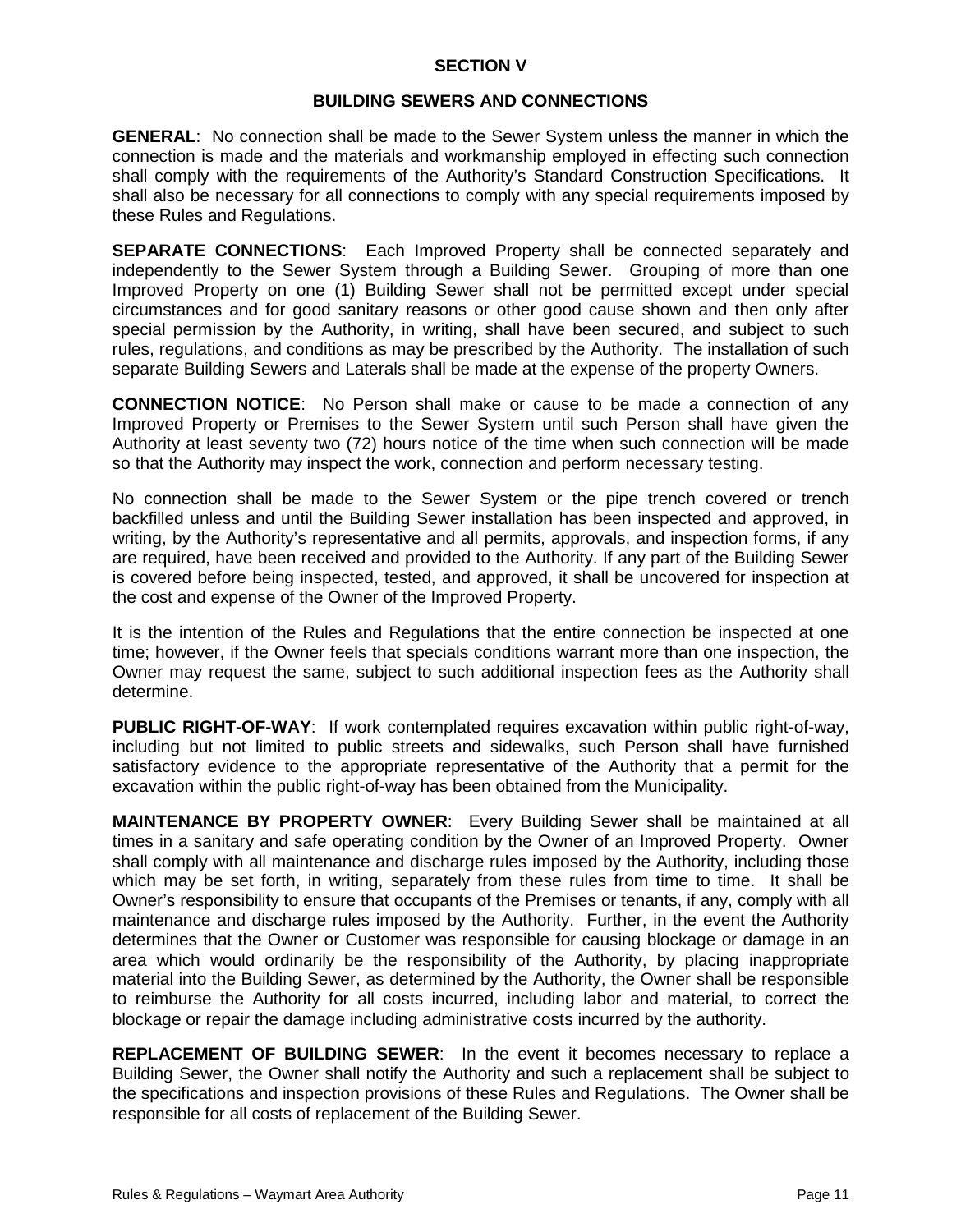**LIABILITY FOR IMPROPER DISCHARGE**: Any Person who discharges or permits to be discharged any material to the Sewer System except through approved connections will be subject to such charges as the Authority may establish and shall hold harmless and indemnify the Authority from any costs and charges imposed by an governmental agency with jurisdiction, in addition to being subject to any penal provisions imposed by the Authority, PADEP or the EPA.

In addition, such Person shall also indemnify the Authority and hold it harmless from any action or cause of action, in writing, shall have been secured, and subject to such rules, regulations, and conditions as may be prescribed by the Authority.

**PAYMENT OF COST**: All costs and expenses for the construction, connection, and maintenance of a Building Sewer shall be borne by the Owner of an Improved Property; and such Owner shall indemnify and save harmless the Authority from all loss or damage which may be occasioned, directly or indirectly, as a result of construction, connection, and maintenance of a Building Sewer, as well as from an action, cause of action, claim or judgment, including any costs and reasonable attorney fees incurred in defending such action, cause of action, claim or judgment, as a result of construction, connection, and maintenance of a Building Sewer.

If required for Service to a Property, the Authority, at the expense of the Owner, may construct the Building Sewer. The Authority shall have the right to repair a damaged Building Sewer at the Owner's expense; and such Owner shall indemnify and save harmless the Authority from all loss or damage which may be occasioned, directly or indirectly, as a result of the repair of a Building Sewer.

**SPECIAL REQUIREMENTS**: Whenever, in the opinion of the Authority, special conditions require additional safeguards or more stringent specifications to be observed, then the Authority specifically reserves the right to refuse to permit a connection to be made to its Sewer System until such special requirements or specifications as may be stipulated by the Authority have been satisfied.

**GRINDER PUMPS:** It is the policy of the Authority that the use of conventional gravity sewage collection facilities, wherever technically practical, is in the best interest of the Authority and its customers. Grinder pump units shall only be used for Premises that cannot be served by gravity Building Sewers meeting the requirements of the Authority.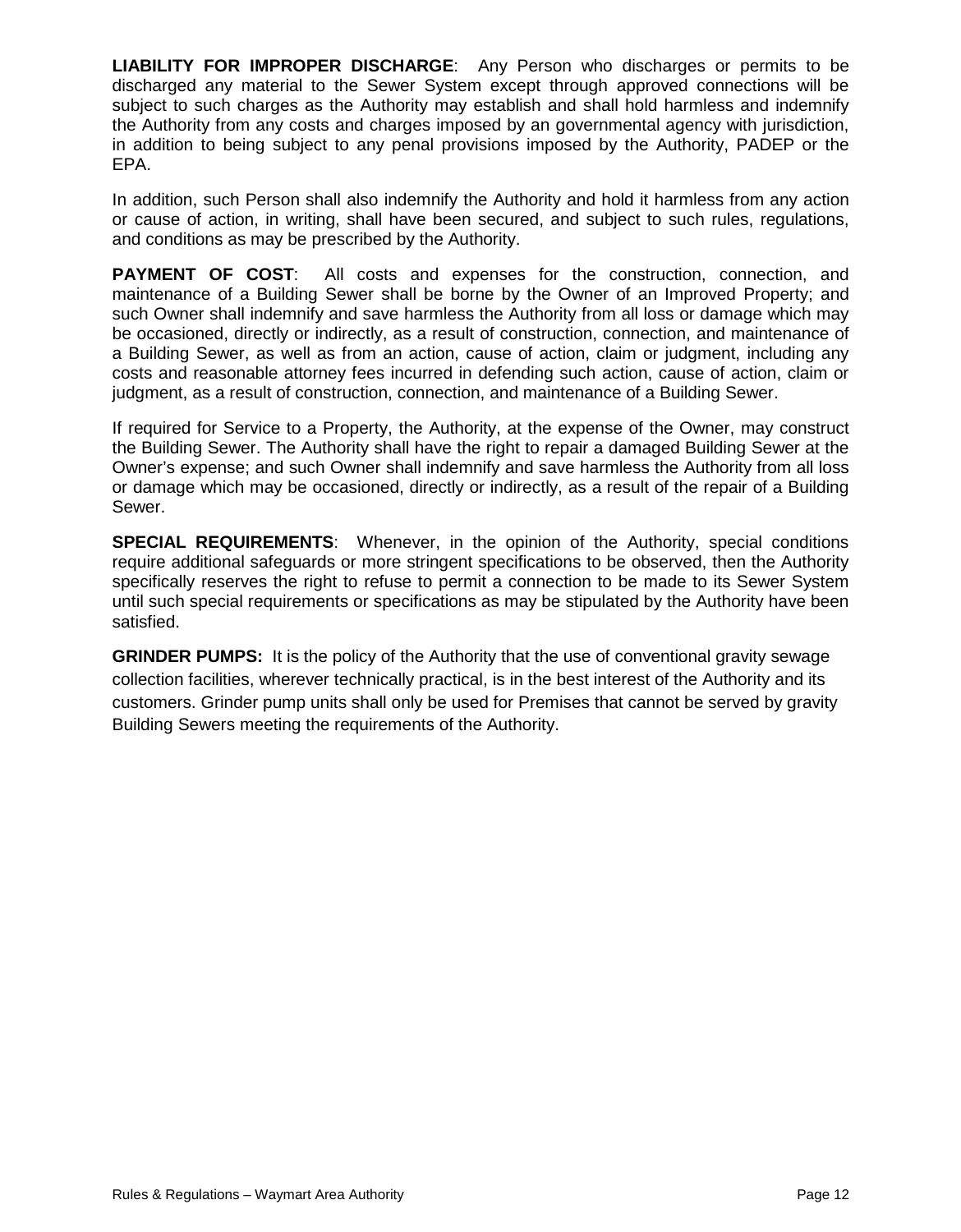# **SECTION VI**

#### **SEWER MAIN EXTENSIONS**

**GENERAL**: Where an Owner desires to extend Sewer Service to an Improved Property or properties, they may do so after having met all of the conditions of these Rules and Regulations. All extensions so constructed shall include, without limitation, all Sewer Mains, Building Sewers, pumping stations, Sewer force mains, connections, and other necessary appurtenances.

A Sewer Main Extension shall be required by the Authority in any or all of the following circumstances:

- 1. For the furnishing of Sewer Service to an individual Premise whose front property line does not abut a Sewer Main installed in a public right-of-way and owned by the Authority.
- 2. For the furnishing of Sewer Service to a group of individual Premises whose front property line does not abut a Sewer Main installed in a public right-of-way and owned by the Authority.
- 3. For the furnishing of Sewer Service to a group of Premises located within the limits of a recorded plan of lots where the Developer of the plan is desirous of obtaining such service for the lots.
- 4. Such other similar circumstances.

**PAYMENT OF COST:** The entire cost of the requested sewer Main extensions shall be borne by the Owner requesting or requiring the extension. The Authority shall be subject to no cost.

The Owner shall deposit with the Authority, prior to the execution of any work, a sum of money sufficient to pay all of the Authority's estimated costs associated with the proposed extension, including but not limited to engineering, legal, inspection, testing, observation, and administrative costs, as determined by the Authority in its reasonable discretion, the deposit to be made upon the execution of an agreement between the Authority and the Owner. The amount of deposit shall be determined by the Authority from time to time, and a minimum balance must be maintained in the escrow account. If the balance of the account falls below the minimum established by the Authority, the Authority may demand additional deposits from time to time at its sole discretion.

- 1. The Owner shall provide construction security (form of security to be determined by the Authority) in the full amount to cover the total estimated cost of Sewer Main Extension construction, including contingences. The Authority reserves the right to use the construction security to complete the installation of the Sewer Main Extension in the event of default by the Owner, or their Contractor. The construction security shall be delivered to the Authority prior to the execution of the Sewer Main Extension Agreement.
- 2. If it is the intent for the Authority to undertake the installation of the Sewer Main Extension, the Owner shall deposit with the Authority, prior to the execution of any work, a sum of money sufficient to pay the estimated costs of the Sewer Main Extension, as determined in accordance with the procedures set forth herein. The deposit to be made upon the execution of the Sewer Main Extension Agreement between the Authority and the Owner.

**AGREEMENT**: The Owner shall enter into a written agreement with the Authority, prior to the execution of any work, in a form satisfactory to the Authority. The agreement to contain such pertinent conditions which include, but are not limited to, the following: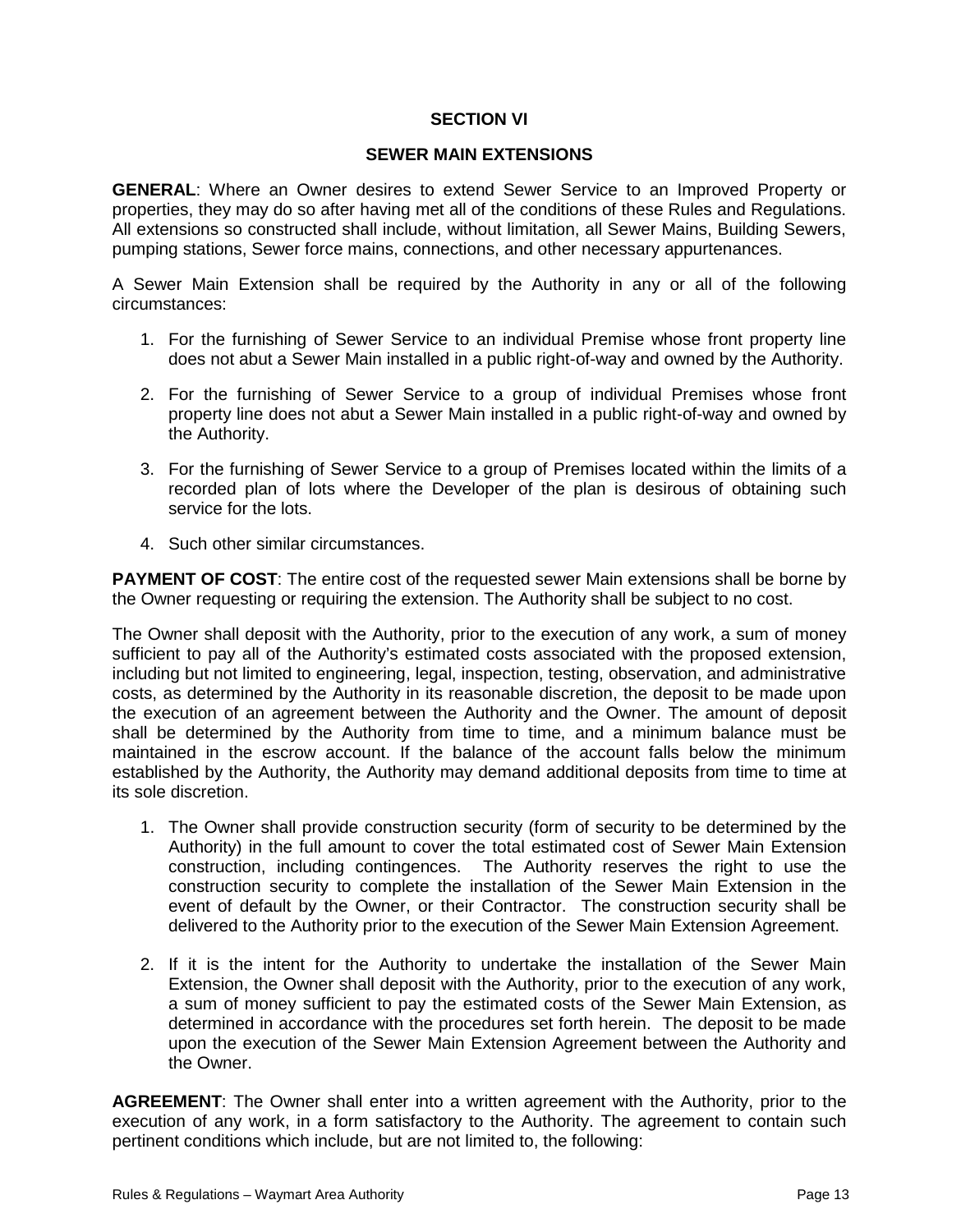- 1. The Streets in which the extension is to be located must be dedicated to public use, the lines and grades thereof established and the rough grading completed. Where a line is located in a private right-of-way, an Easement shall be dedicated to the Authority for its use and benefit, in a form acceptable to the Authority.
- 2. The Ownership title to all installations shall be conveyed to and vested in the Authority, when approved by the Authority.
- 3. The Owner and its Contractor, where applicable, shall be required to provide the Authority with performance and payment bonds in the full amount of the work construction cost in accordance with applicable laws and the agreement required to be entered into between Owner and Authority.
- 4. The Owner's Contractor shall provide the Authority with certificates of insurance in the amounts specified by the Authority, with the Authority and the Authority's Engineer names as additionally insured on liability policies.
- 5. The Owner shall be responsible for maintenance of any sewer Main facilities for a period of Eighteen (18) months following acceptance and dedication of such improvements by the Authority. The Owner shall be responsible for maintaining cash security, on deposit with the Authority or under a letter of credit acceptable in form and substance to the Authority of an amount equal to Fifteen (15%) percent of the construction costs as security for Owner's maintenance responsibilities for such Eighteen (18) month period.
- 6. The Authority shall have the right to make further extensions beyond or laterally from the extensions, such extensions not to be considered as connections subject to any refund.
- 7. The payment of refunds to the Owner for additional new Customers connecting by way of a Lateral to the extension to be subject to such conditions as set forth in the agreement, and to limiting number of years, not to exceed 10 years, for the payment of refunds. No refunds are to be made unless the collection part of the tapping fee is received from the new Customers for the privilege of obtaining direct Service from the extension, through a service line connection or sewer lateral. There is no refund for new Customers connecting to subsequent extensions of the initial extension.
- 8. The Sewer Main Extension agreement, together with all its terms and conditions, shall be binding upon an insure to the benefit of the respective successors or assigns or personal representatives of the parties thereto, as the case may be, but the agreement, other than the right to receive such payments as may be due there under, may not be assigned by the Owner without the prior written consent of the Authority.
- 9. Such other related requirements.

**DESIGN**: It is the policy of the Authority that the use of conventional gravity sewage collection facilities, wherever technically practical, is required. Grinder pump units and other alternative sewer systems shall only be allowed for Premises that cannot be feasibly served by conventional gravity sewage collection facilities. Final determination on whether the Premises cannot be served by conventional gravity sewage collection facilities will be made by the Authority and whether an alternative sewer system will be acceptable.

Sewer Main extensions shall be designed by the Owner subject to Authority approval, and shall comply with the following conditions: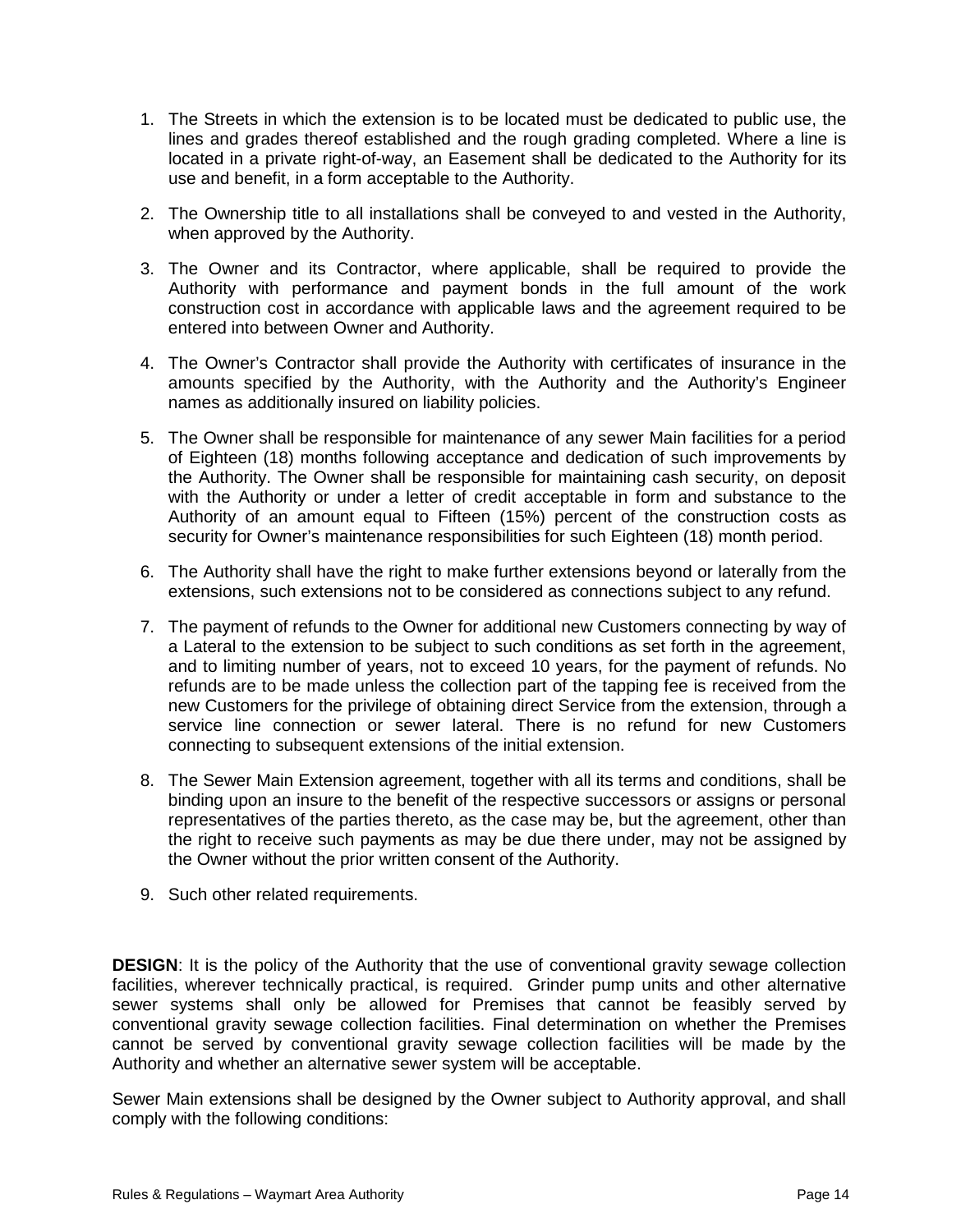- 1. The Owner must secure the services of a Registered Professional Engineer and a Registered Professional Surveyor to prepare the necessary plans and specifications, which shall be subject to approval by the Authority. Any revisions in the design considered necessary in the opinion of the Authority's Engineer shall be made at the expense of the Owner. Such plans so prepared shall be signed and sealed by the Registered Professional Engineer and Registered Professional Surveyor.
- 2. The plans shall include the proposed location of the extensions, the layout of the streets and roads, the layout of existing and proposed plans of lots, existing utilities, and other pertinent data, such plans to be in sufficient detail, including but not limited to plan and profile views, to permit the Authority to review and approve the plans.
- 3. All extensions shall be located in dedicated streets or within right-of-way dedicated for public use. Where required sewer line easements have not been recorded, the Authority shall be provided with a written easement suitable for recording. The easement shall be a minimum width of 20 feet and to the extent possible the easement shall be uniform in shape, and parallel to property lines with the sewer line placed in the middle area of the right-of-way. The entire post-construction easement shall be accessible for maintenance. The easement document shall be accompanied by individual legal descriptions and plots for each lot on which the easement is located, as well as an overall easement location plan for the entire project. Such descriptions and plots shall be in a form acceptable to the Authority.
- 4. All extensions shall be designed in such a manner as will permit future extensions thereof with the dedication of the easement, whenever applicable, providing for future extensions.

**PUBLIC RIGHT-OF-WAY**: If work contemplated requires excavation within a public right-ofway, including but not limited to public streets and sidewalks, such Person shall have furnished satisfactory evidence to the appropriate representative of the Authority that a permit for the excavation within public right-of-way has been obtained from the Municipality.

**CONSTRUCTION**: No construction of any sewer Main intended to be connected to the Authority Sewer System shall be undertaken until such plans and specifications are approved by the Authority and all necessary permits are secured.

All construction shall be done in accordance with the Standard Construction Specifications and approved plans and specifications and in accordance with applicable federal, state, and local statues, ordinances, and regulations. All construction is subject to inspection, testing, observation, and approval by the Authority and its designated representatives.

The construction shall be observed on a full-time basis by the Authority's representative and the Owner is to be responsible for the payment of all observation costs.

**DEDICATION**: All extensions shall be connected to Sewer System owned by the Authority, and shall be dedicated to and become the properties of the Authority after inspection and acceptance by the Authority. The Authority will accept dedication of the Sewer Main Extension provided that:

- 1. The Owner has entered into an agreement with the Authority that is suitable to the Authority's solicitor.
- 2. The Owner has provided a bill of sale for all appurtenances being dedicated to the Authority;
- 3. The Sewer system has been properly installed and is in good repair.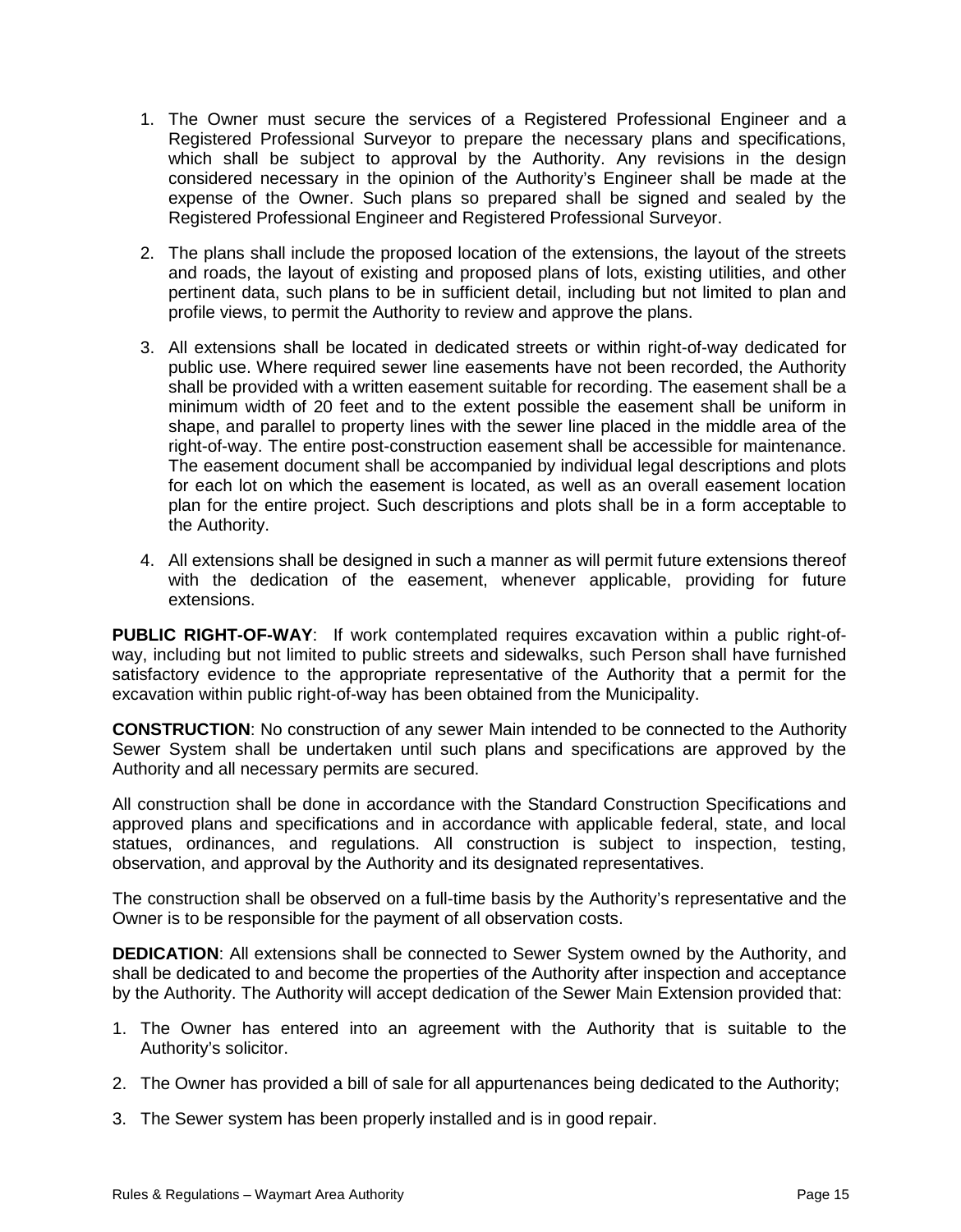If after completion of any Sewer Main Extension installed by a Person or Contractor other than the Authority, and if an acceptable offer of dedication is not received immediately upon completion of the work, at the Authority's option, the Authority may withhold Service, or the Authority may discontinue any Service improperly instituted by the Owner, or the Authority may disconnect Owner's line from the Authority Sewer System with all costs associated therewith to be paid by Owner.

**LIABILITY:** The Authority accepts no responsibility or liability and shall be under no obligation to maintain, repair or replace any sewer facilities installed by the Owner, prior to the acceptance and dedication of said facilities.

1. Until conveyed to another person, the Owner and their assigns will be responsible for payment of all charges for Sewer Service to each Improved Property.

**LIMIT OF SEWER MAIN EXTENSION:** The extension of a Sewer Main shall include the entire quantity of pipe line and appurtenant facilities required to conduct the discharge of wastewater from the entire frontage of the last property for which the Owner has requested sewer service to the end of the existing Authority Sewer System.

# **SIZE OF MAINS:**

- 1. The Authority shall determine whether a Sewer Main Extension is required in order to extend Sewer Service. In no case shall the Sewer Main be less than 8 inches, except to dead ends where it may be 6-inches at the sole discretion of the Authority.
- 2. If the Authority increases the size of a Sewer Main Extension beyond that normally required to provide local service, as determined by the Authority, the Authority may bear the increased cost based on cost data furnished by the Applicant and approved by the Authority.

# **SEWER MAIN EXTENSION ALIGNMENT:**

1. The layout and alignment of all Sewer Main Extensions and appurtenances shall be reviewed and approved by the Authority, or it's Engineer.

**PRECEDENTS:** The granting of a particular application or an exception to these Rules and Regulations shall not operate as a precedent in any other case. The Authority may through special action grant an exception or exceptions to any rule, regulation or charge.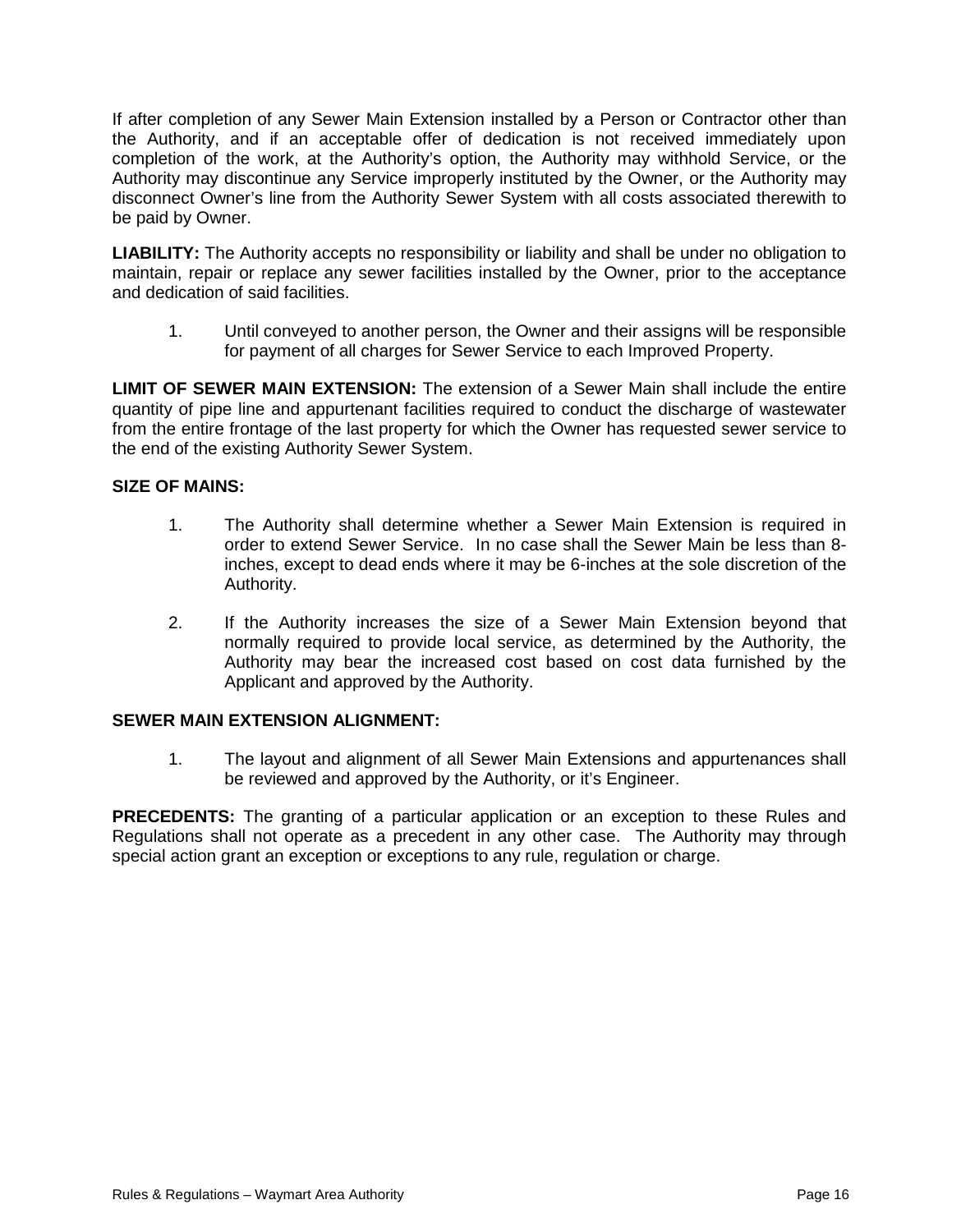### **SECTION VII SEWER USE CHARGES AND FEES**

**GENERAL**: This Authority hereby does impose fees against Owners who desire to or are required to connect to the Sewer System. The fees shall be based on the duly adopted rate schedule which is in effect at the time of payment and shall be made payable at the time set by the Authority or at a time to which the Property Owner and Authority agree.

The Owner, in all instances, rather than tenant(s), shall be liable for the payment of all Sewer charges and fees for services provided by the Authority, and all costs and fees incurred in the collection thereof. All accounts shall be in the name of the Owner only. No officer or employee of the Authority is authorized to reduce, vary or exempt charges imposed herein or other provisions without official action by the Authority.

**OWNER SUPPLIED INFORMATION**: The Owner of any Improved Property discharging Sanitary Sewage and/or Industrial Wastes into the Sewer System shall furnish to the Authority, including by way of the application for permit, all information deemed essential or appropriate by the Authority for the determination of all applicable User Charges and surcharges. The costs of obtaining such information shall be borne by such Owner of the Improved Property.

In the event of the failure of the Owner to provide adequate information, the Authority shall estimate the applicable User Charges and surcharges based upon available information, until such time as adequate information is received. There shall be no rebate of past payments if the Owner's refusal to provide such information results in overpayment.

**CALCULATION OF FEES**: All such fees payable by the Owner shall be calculated by multiplying the amounts of the various fees times the number of Equivalent Dwelling Units (EDUs) assigned for the property's use. The Authority, in its sole discretion, shall determine the appropriate number of Equivalent Dwelling Units to be assigned to a particular property, taking into consideration data supplied by the Owner, all Department of Environmental Protection Regulations, Industry reference publications and their own experience.

**MULTIPLE USE PROPERTY**: Each EDU located in a Multiple Use Property shall be billed under one account.

**TAPPING FEES**: A Tapping Fee is hereby imposed upon the Owner of any Improved Property to be served by the Sewer System, which actually connects or is required to be connected pursuant to the Connection Ordinance then in effect requiring such connection.

The fees charged by the Authority include charges for connection to the Sewer System including Connection Fees, Consumer Facilities Fees and Tapping Fees and such other fees as may be authorized by Act 57 of 2003, as amended, or such other Act of the Commonwealth of Pennsylvania or its agencies and adopted by the Authority.

**CALCULATION OF TAPPING FEES**: Calculation and itemization of the maximum allowable Tapping Fee is attached hereto in Appendix C and made a part hereof.

The actual Tapping Fee payable by the Owner of an Improved Property shall be the product of the number of EDUs, constituting such Improved Property, times the adopted Tapping Fee, as noted within the Rate Schedule of the Authority then in effect.

In the event an Improved Property, or use thereof (including number of occupants), changes in a manner that causes the number of EDUs applicable to such Improved Property calculated hereunder to increase, an additional Tapping Fee based on such additional EDUs shall be immediately due and payable.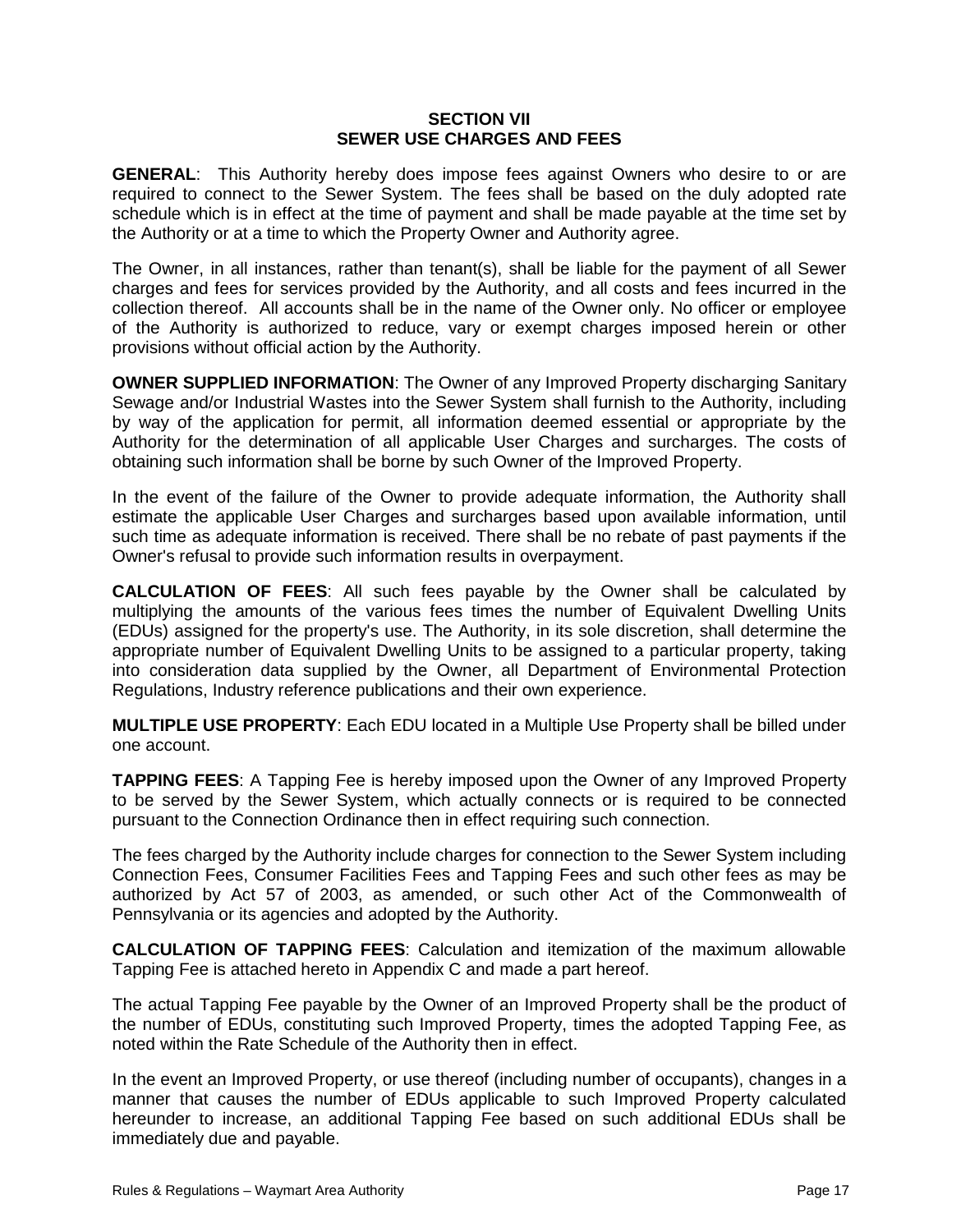The Authority reserves the right to update the Tapping Fee Report and adopt a revised Tapping Fee as may be authorized by Act 57 of 2003, as amended, or such other Act of the Commonwealth of Pennsylvania or its agencies and adopted by the Authority.

**USER CHARGES**: A User Charge is hereby imposed upon the Owner of any Improved Property which is or shall be connected to the Sewer System, for use of the Sewer System, whether such use is direct or indirect, and for services rendered by the Authority in connection therewith, and shall be payable as provided herein.

At the discretion of the Authority, such User Charges may be imposed upon the Owner of an Improved Property who fails or refuses improperly to connect such Improved Property to the Sewer System, as compensation for the availability of service by the Authority in connection with the Sewer System.

**CALCULATION OF USER CHARGES**: User Charges for service applicable to any Improved Property, Premises, or Connection Unit constituting a Residential Establishment, a Commercial [Establishment, an](http://establishment.an/) Educational Establishment, an Industrial [Establishment, an](http://establishment.an/) Institutional Establishment or any combination thereof, shall be calculated, imposed and collected on the basis of one of the following methods, in the sole discretion of the Authority:

a. **Flat Rate Basis**: Each Property billed on a flat rate basis shall be charged based on the number of Billing Units represented by the Property using a specific charge per EDU applicable to such Property, which specific amount shall be determined, from time to time, by the Authority.

If the use or classification of any Improved Property changes during a billing period, the User Charge shall be prorated by the Authority. The appropriate credit or charge shall appear on the statement for the next succeeding billing period. The annual Flat Rate User Charge payable per Billing Unit shall be determined by Resolution of the Authority from time to time and reflected in the Rate Schedule.

The Authority reserves the right, from time to time, to establish additional flat rate classifications and to establish monthly rates therefore; and the Authority further reserves the right, from time to time, to alter, modify, revise and/or amend flat rate classifications and the quarter annum.

The number of EDUs applicable to Commercial and Industrial Establishments shall be computed on the basis of the average daily number of full and part-time employees (including the owner(s) or employee(s) for the calendar month following the date of the monthly billing). The Owners of such facilities shall be responsible for advising the Authority in writing of the number of employees upon connection to the Sewer System, a change in the number of employees, and upon request of the Authority.

The number of EDUs applicable to Educational and Institutional Establishments shall be computed on the highest monthly average daily attendance of occupants, pupils, faculty, administrators and staff for the twelve (12) months preceding the date of the billing. The Owners of such facilities shall be responsible for advising the Authority in writing of the number of pupils, faculty, administrators and staff in attendance as an average daily figure upon connection to the Sewer System, a change in the number of occupants, pupils, faculty, administrators and staff, and upon request of the Authority.

If the use or classification of any Improved Property changes, the Owner of the Improved Property shall be responsible for advising the Authority in writing of any such change affecting the User Charge payable. The appropriate credit or additional charge shall appear on the statement for the next succeeding billing period.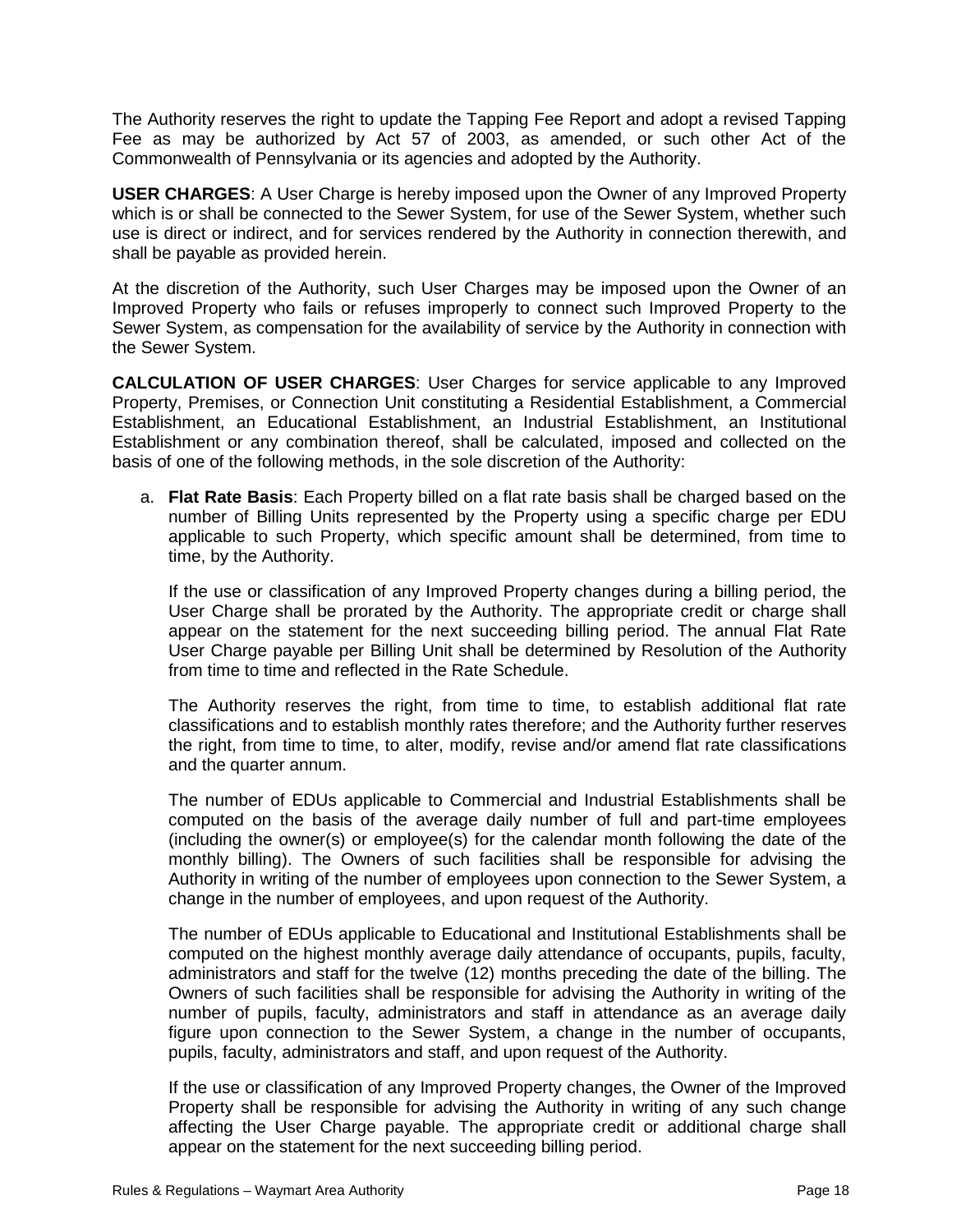- b. **Metered Rate Basis**: User Charges for any Property, in the discretion of the Authority, may be determined on a Metered Rate Basis calculated according to:
	- Metered volume of potable water usage by the non-residential Improved Property, adjusted, if appropriate, by the Authority, or
	- Actual metered volume of wastewater discharged by the non-residential Improved Property into the Sewer System.

In either of the foregoing cases, such User Charges on a metered basis shall be computed on a case by case basis. In no case shall the Authority utilize a meter based User Charge for any User which is not consistent with current metered rate agreements.

The meters or other measuring devices which shall be required or permitted for use in determining volume of discharge or water consumed shall be furnished and installed by the Owner of the Improved Property at their expense, shall be under the control of the Authority and may be tested, inspected, or repaired by the Authority whenever they deem necessary. The Owner of the Improved Property upon which such meter or other measuring device shall be installed shall be responsible for its maintenance and safekeeping and all repairs thereto shall be made at the expense of the Owner, whether such repairs shall be necessary by ordinary wear and tear or other causes. Bills for such repair, if made by the Authority, shall be due and payable immediately upon completion of such repairs and shall be collected in the same manner as quarterly bills for sewer rentals or charges.

c. **Estimated Rate Basis**: User Charges may also be based upon the Authority' s estimate of potable water consumed by any Improved Property per billing period and billed in accordance with the Metered Rate Schedule adopted by Resolution of the Authority from time to time.

**SURCHARGES**: Surcharges shall be paid in addition to all User Charges computed in accordance with the Rules and Regulations, as amended, and shall be computed on such basis, and payable at such times, as the Authority may from time to time adopt, including provisions of any agreements to which this Authority is a party governing the treatment of Domestic Sanitary Sewage or Industrial Wastes.

Surcharges will be calculated independently on a case-by-case basis on the duration and degree of severity of the discharge, the actual cost to remedy and/or treat the discharge and shall be assessed separately.

**CALCULATION OF SURCHARGES**: In the event that the Authority shall consent, in writing, under separate agreement to accept Domestic Sanitary Sewage and/or Industrial Wastes for discharge into the Sewer System from any establishment having concentrations higher than that described in the prohibited waste, the Authority shall at its discretion impose additional charges for such waste.

The strength of Domestic Sanitary Sewage and/or Industrial Wastes to be used for establishing the amount of surcharge shall be determined at intervals at the discretion of the Authority or as may be required by a particular establishment. The collection and analysis of waste samples for determination shall be made or under the direct supervision of a registered professional engineer approved by the Authority.

For establishing waste strengths for surcharge purposes, sampling and analysis shall be made in accordance with the latest approved edition of "Standard Methods for Examination of Water and Wastewater", published by the American Public Health Association, Inc. All costs for waste sampling and collection shall be paid by the Owner of Improved Property, which entered into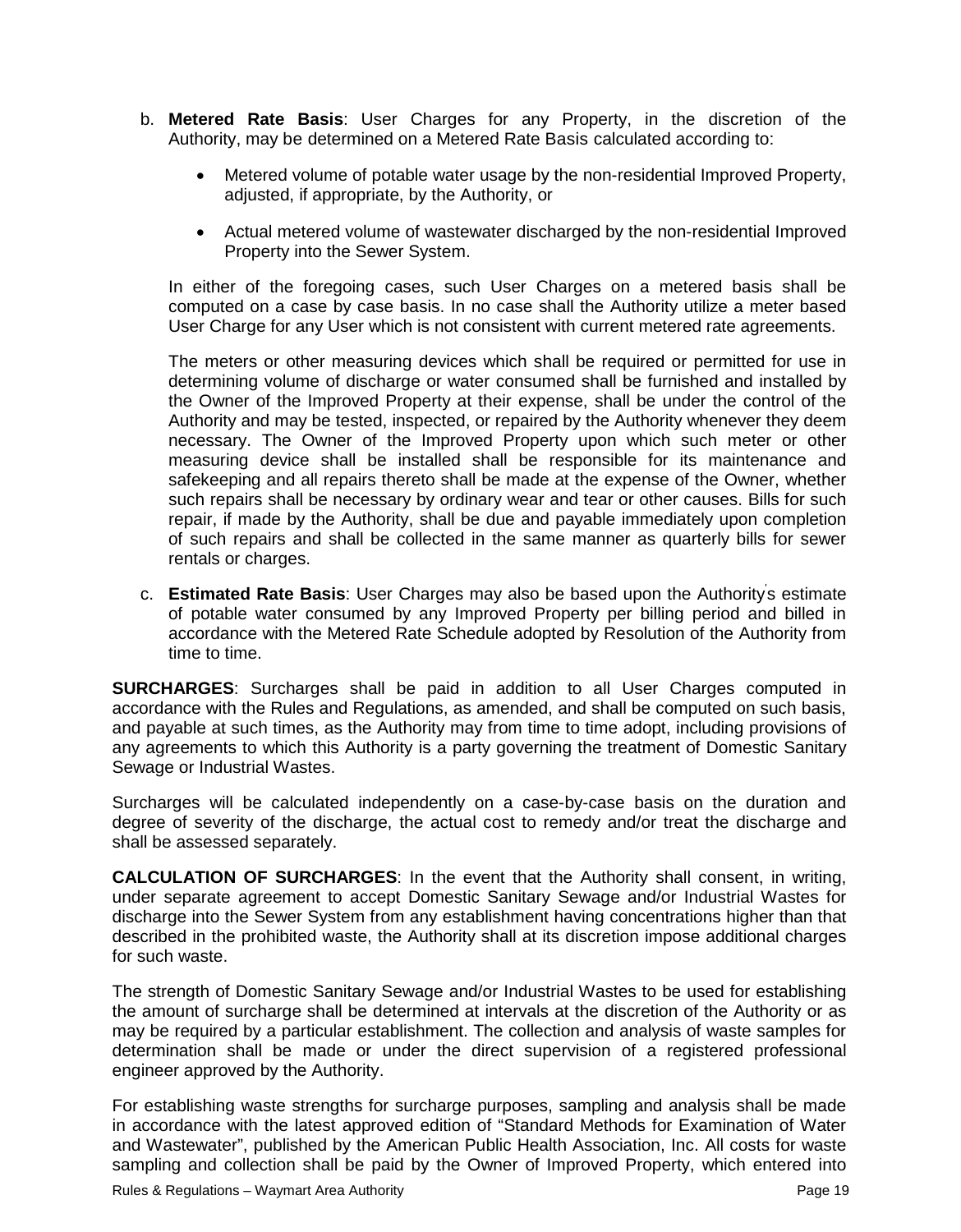separate agreement with Authority to accept such Domestic Sanitary Sewage and/or Industrial Wastes.

The Owner of any Improved Property which shall discharge Domestic Sanitary Sewage and/or Industrial Wastes to the Sewer System in concentrations greater than typical Domestic Sanitary Sewage including but not limited to having a BOD content greater than 250 mg/l, a Suspended Solids content greater than 250 mg/l, a Total Phosphorus as P content greater than 8mg/l, or a Total Nitrogen as N content greater that 40 mg/l shall, in the discretion of the Authority, pay a strength of waste surcharge, in addition to applicable User Charges, according to the following formulas:

# **Surcharge Calculation = (mg/l over Normal Concentration) x (Million Gallons Water Usage for Month) x (8.34 Pounds per Gallon of Water) x (Fee per Pound)**

**SPECIAL AGREEMENT**: Nothing contained herein shall be construed as prohibiting any special agreement or arrangement between the Authority and the Owner of an Improved Property with respect to terms and conditions upon which Sanitary Sewage and/or Industrial Wastes may be discharged into the Sewer System and with respect to payments to be made to the Authority in connection therewith. In such event, such service and payments with respect thereto shall be governed by terms and conditions of such special agreement. This section shall also apply to any wastes which are hauled to the authority by motor vehicle and are discharged directly to the treatment plant.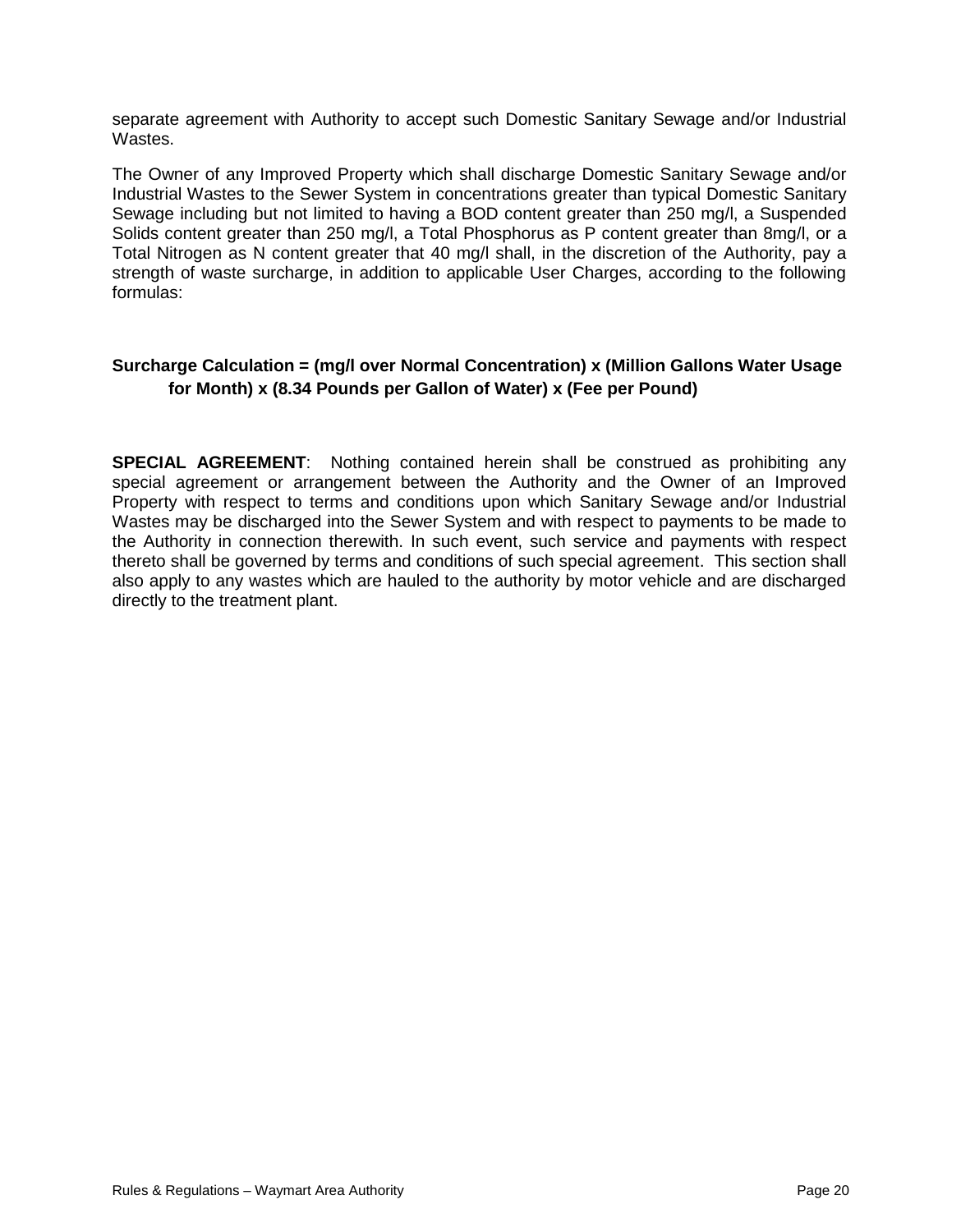# **SECTION VlII BILLS, PAYMENT AND TERMINATION OF SERVICE**

**GENERAL**: All bills for services furnished by the Authority will be based on the rate schedule of the Authority then in effect.

Each Owner of an Improved Property, which is connected to the Sewer System, initially shall provide the Authority with and thereafter shall keep the Authority advised of their correct address. Failure of any Person to receive any bill for User Fees shall not be considered an excuse for nonpayment or an abatement of penalties, nor shall such failure result in an extension of the period of time during which the net bill shall be payable.

Every Owner of Improved Property shall remain liable for the payment of all bills, including but not limited to User Charges and surcharges, until the later of:

- 1. The receipt by the Authority of written notice by such Owner that the property has been sold, containing the correct name and mailing address of the new Owner, or
- 2. The date on which title to the Improved Property is transferred to a new Owner. Failure to provide notice renders an Owner continuously liable for any charges that may accrue until such time as the Authority has been properly notified of any change in Ownership.

# **BILLS RENDERED AND DUE:**

- 1. At the option of the Authority, all bills will be rendered monthly for service during the previous month.
- 2. All payments on account must be received by the Authority or the Authority's collection agent: The Wayne Bank, 228 Belmont Street, Waymart, PA 18472 on or before the due date printed on the bill. Invoices can be paid with cash or check at The Wayne Bank. Credit cards are accepted at the WAA office or via telephone, Monday – Friday, 8:00 a.m. – 3:00 p.m. However, there is a \$3.00 fee for credit card transactions. WAA also offers ACH Debit options for checking or savings accounts. ACH payments are deducted on the  $20<sup>th</sup>$  of each month. To sign up for the ACH payment option contact the WAA office at 570-488-5350 or go to www.waymartauth.org. A \$25.00 fee will be charged to any account that has insufficient funds when paying by ACH or check.
- 3. For special or estimated charges, bills will be rendered upon application, before service is granted.
- 4. Charges for connections, temporary uses, and special service shall be payable on demand.
- 5. The Authority reserves the right to take any legal action it deems necessary, including imposing a lien on the property, in order to recover amounts due and payable.

Owners of an Improved Property that shall first connected to the Sewer System during any monthly period shall pay a pro-rata User Charge for service for the balance of the billing period and shall be billed in conjunction with the next regular billing period or by a special billing, as the Authority may determine.

**DELINQUENT ACCOUNT PROCEDURES**: If any User Charge or applicable surcharge is not paid within thirty (30) calendar days after the applicable billing date, a penalty charge of 10% per month shall be charged. Interest on past due amounts of 0.834% will be charged.

Any and all payments received on delinquent accounts shall be applied first to any penalty and interest and then to the oldest outstanding gross bill.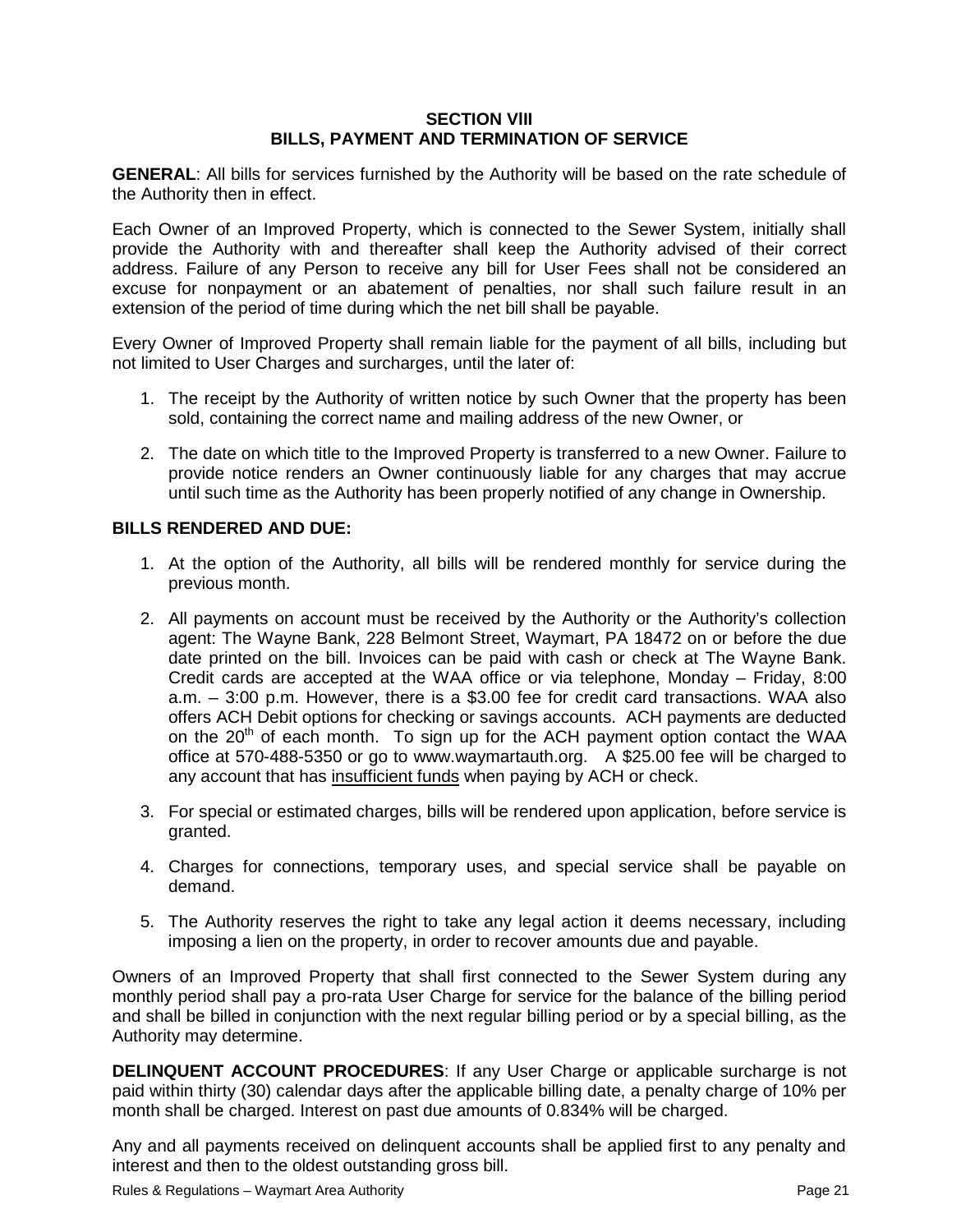**NON-PAYMENT**: Payment of any User Charge or applicable surcharge not paid within a timely manner, as determined by the Authority, may be referred to an attorney for collection of delinquent accounts. Attorney fees shall be paid in accordance with Title 53 P.S. Section 7106.

The Authority reserves to itself the following remedies in the event of non-payment, which it may exercise separately or in any combination, in its sole discretion:

- 1. If any Owner shall fail to pay any assessment due pursuant to these Rules and Regulations within thirty (30) calendar days of mailing of a bill or invoice, the Authority, to the extent authorized by law, may file a municipal lien with respect to such connection to the Sewer System or related construction.
- 2. After any bill or assessment remains unpaid sixty (60) calendar days after mailing, and after an additional thirty (30) days after mailing a warning notice to the Owner and posting a copy of it on the main entrance of the property, the water service to the property, if applicable, shall be shut off.
- 3. Exercise any other legal remedy to collect past due amounts by appropriate action and/or to pursue equitable relief to prohibit further introduction of sewage or any other objectionable material into the sewer system by the Owner.

**COLLECTION**: All charges and fees shall be collected in the manner of a municipal lien filed against the Property or by any other process authorized by law by the Authority, together with any costs of collection, including reasonable attorney fees.

**TAPPING FEE:** The Tapping Fee shall be due and payable the earlier of:

- 6. The time application is made by an Owner of an Improved Property to make connection to the Sewer System or if applicable the date when the Authority shall connect any such Improved Property to the Sewer System, at the costs and expense of the Owner, when such Owner shall have failed to make such connection as required by the Connection Ordinance in effect requiring such connection.
- 7. In the case of Improved Properties required to be connected following initial construction of the Sewer System, the date which is sixty (60) days after the date of issuance by the Authority of a written notice to connect.
- 8. Owners of an Improved Property which is attributed an additional number of EDUs as defined by the Authority rate structure herein shall pay a corresponding additional Tapping Fee at the time of being attributed with the new EDU computation.

All Tapping Fees shall be payable to the officer or employee of the Authority as shall be authorized, from time to time, by the Authority to accept payment thereof.

No Tapping Fees shall be reimbursed by the Authority for subsequent reductions in the number of EDUs constituting a particular Improved Property.

# **USER CHARGES AND APPLICABLE SURCHARGES:**

User Charges shall be due and payable the earlier of:

1. Thirty (30) days from the date of actual, physical connection of an Improved Property to the Sewer System.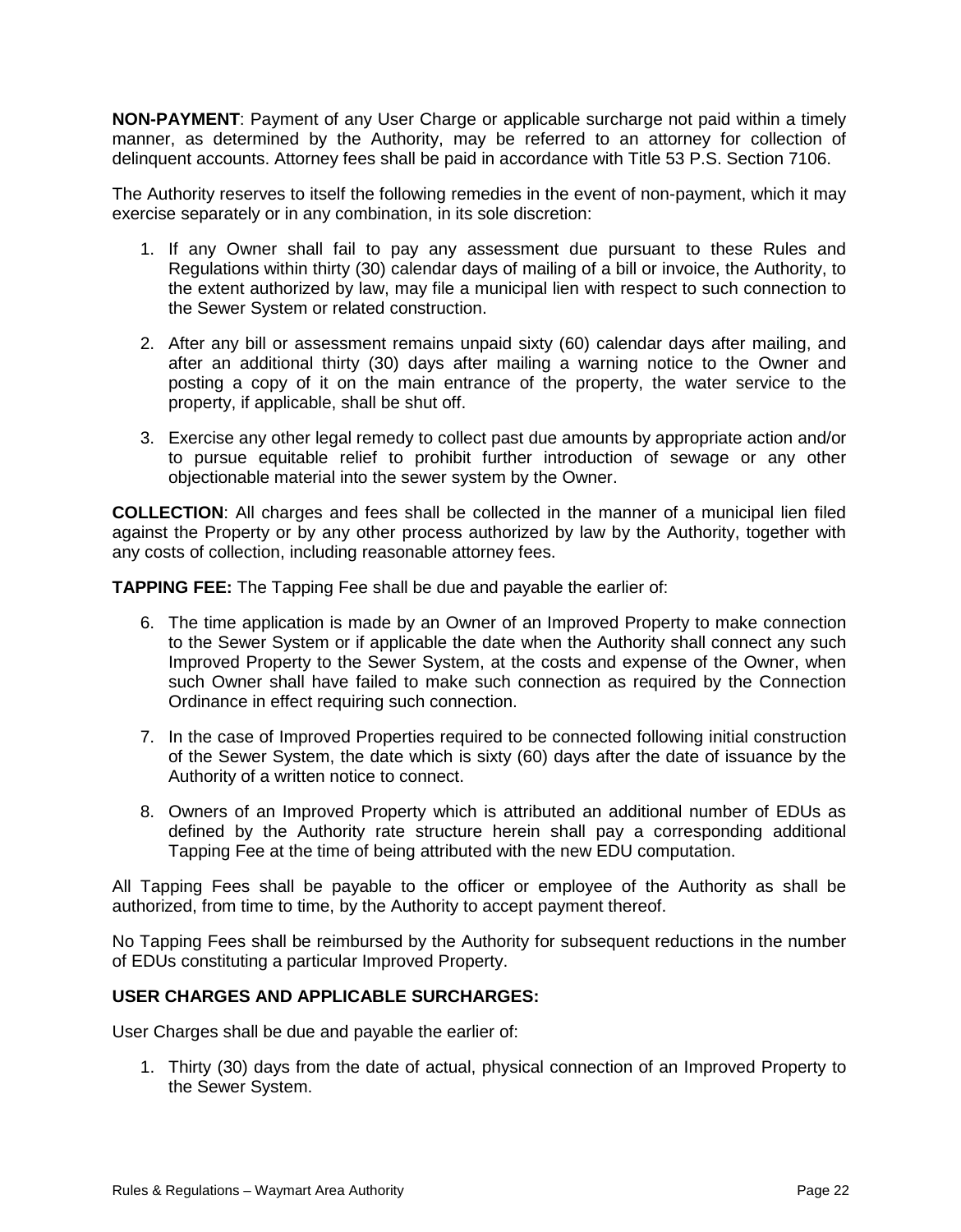- 2. Sixty (60) days from the date of issuance of the notice to connect described in a Connection Ordinance or such other date established by the Authority for commencement of the payment of the User Charge.
- 3. Two (2) years from the date of issuance of a sewer connection permit at which time the property owner will be billed for the number of EDU's assigned to the permit; or the property owner may choose to terminate the permit at which time the permit will become the sole property of the Authority, free and clear of any claim or interest of the former holder. If the owner fails to pay the monthly sewer rental fee for a period of three (3) months, the Authority may revoke the sewer connection permit. In the event a sewer connection permit expires without renewal, any and all fees previously paid by the applicant shall be forfeited, and a new sewer permit must be issued prior to completion of any connections. If Pennsylvania's Department of Environmental Protection approval is necessary, than a new sewer connection permit shall be valid for a three (3) year period.

**BILLS OF DOUBTFUL ACCURACY:** Any Customer who doubts the accuracy of a bill shall bring or mail the bill, within ten (10) days of receipt, to the Authority office. The Authority will check the bill and either confirm the original billing or issue a corrected bill. The due date will be adjusted by the time required to check and reissue the bill.

**BAD CHECKS:** When a check is returned to the Authority by the bank for insufficient funds, the Authority will add a service charge of \$30.00 (or the prevailing rate, whichever is greater) to the bill for each occurrence.